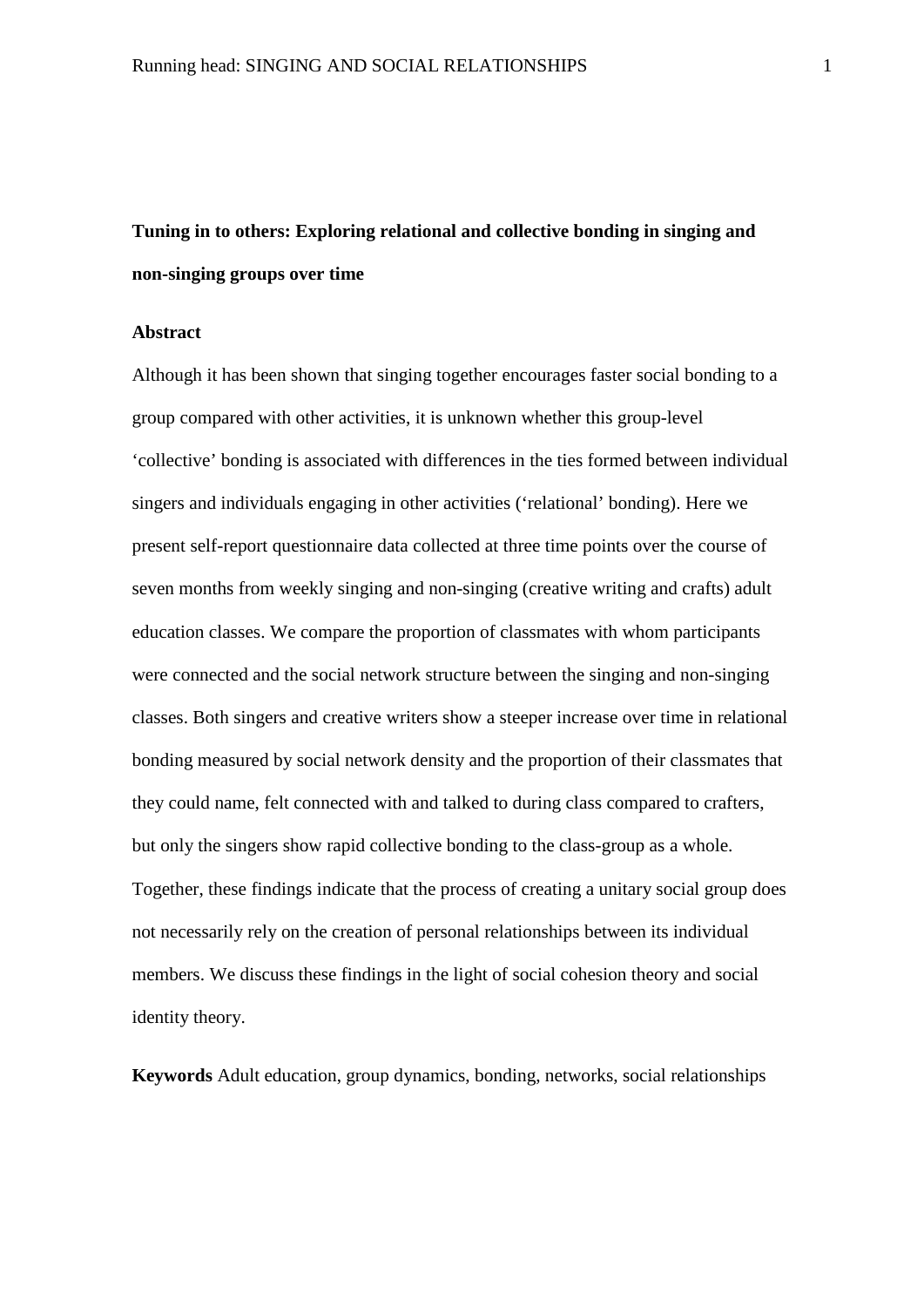Mounting evidence suggests that singing facilitates social bonding (e.g. Clift & Hancox, 2001; Grindley, Astbury, Sharples, & Aguirre, 2011; Joseph & Southcott, 2014; Pearce, Launay, & Dunbar, 2015; Weinstein, Launay, Pearce, Dunbar, & Stewart, 2015). However, it is becoming apparent that within the category of 'social bonding', a distinction needs to be made between one-on-one engagement in dyadic interactions, for example with friends and family, and engagement with a wider social group, such as religious and activity groups. In other words, social connections can be either relational, whereby an individual can define themselves in terms of their personal relationships with specific others (partners, relatives, friends), or social connections can be collective: to a group or social category rather than to individual group members. Moreover, groups can be based on common identity, where members bond collectively to a shared social identity (social identity theory), or based on common bonds, where members form personal relationships with each other based on interpersonal attraction (social cohesion theory) and may secondarily develop a group identity to reflect this (Brewer & Gardner, 1996; Hogg & Turner, 1985; Hogg & Williams, 2000; Prentice, Miller, & Lightdale, 1994). Since both relational and collective bonding may play roles in promoting health and well-being (Haslam, Cruwys, & Haslam, 2014; Kiecolt-Glaser & Newton, 2001; Koball, Moiduddin, Henderson, Goesling, & Besculides, 2010), behaviours and activities that can facilitate the development of personal relationships on the one hand, and collective identities on the other, could yield substantial public health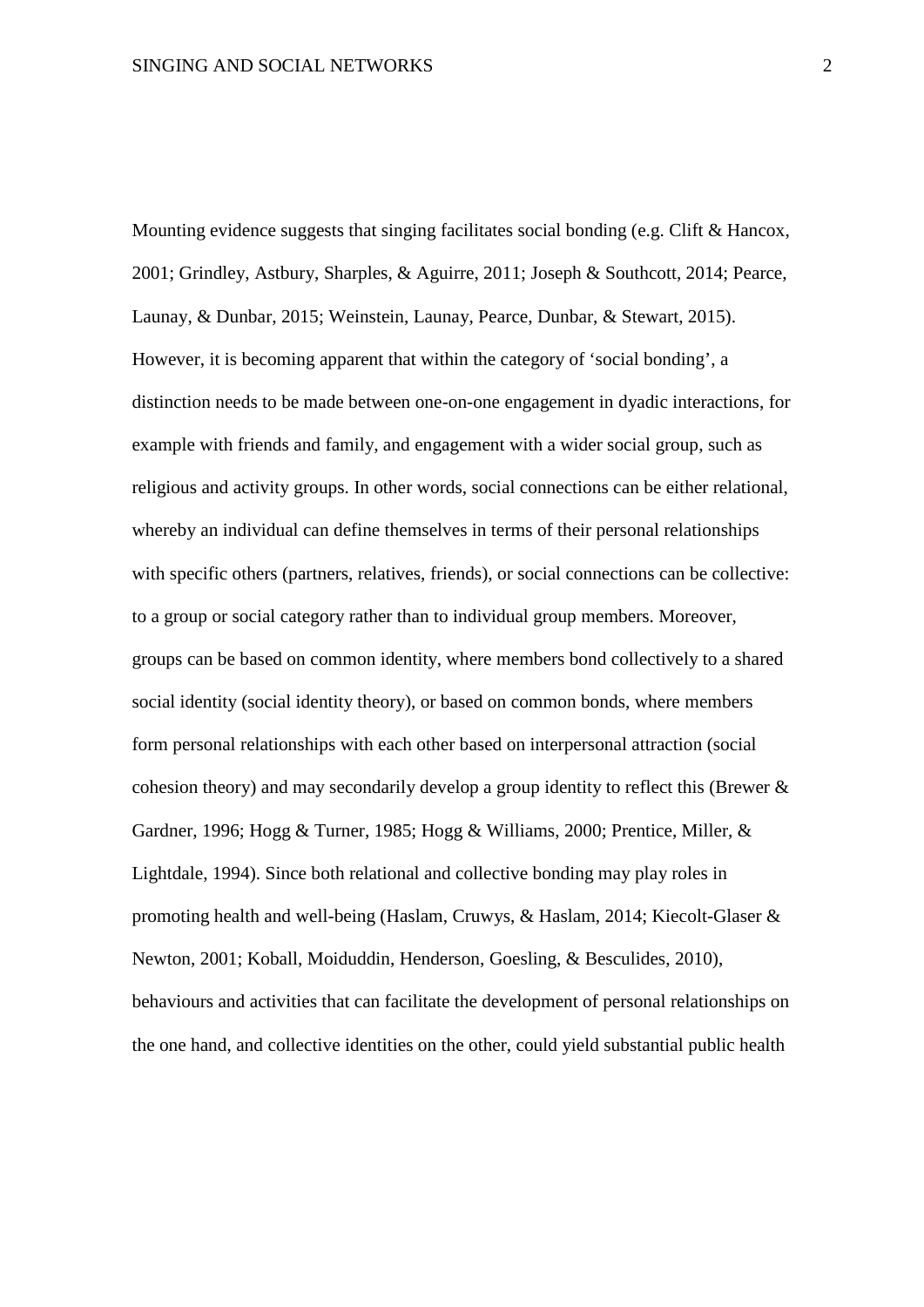benefits. In this paper we examine whether different kinds of adult education classes can create relational and collective bonding over the course of seven months. In particular, we seek to establish whether the 'social bonding' associated with singing can be relational as well as collective.

Building on previous literature, we recently demonstrated that singers in newlyformed choirs start to feel closer to their collective group significantly more quickly than individuals engaging in non-singing activities within a group context (creative writing and crafts), even though individuals involved in both musical and non-musical activities end up feeling similarly close after a seven month period of weekly meetings (Pearce et al., 2015). These previous findings suggest that singing facilitates fast grouplevel (collective) bonding, but do not reveal how relationships change between individual group members over time. Indeed, the process of social network formation, in which relational bonds are built up with individual members of the group over time, has not, to our knowledge, been explicitly studied in singing groups before now. It is therefore unknown whether singing creates distinctly structured social networks compared to other group activities. For instance, due to the head-start in group-level collective bonding associated with singing reported previously, singing could facilitate the formation of denser networks (with more members connected to one another) more quickly than other activities. If so, the proportion of connections that singers experience would increase more rapidly over time compared to non-singers. In the current paper,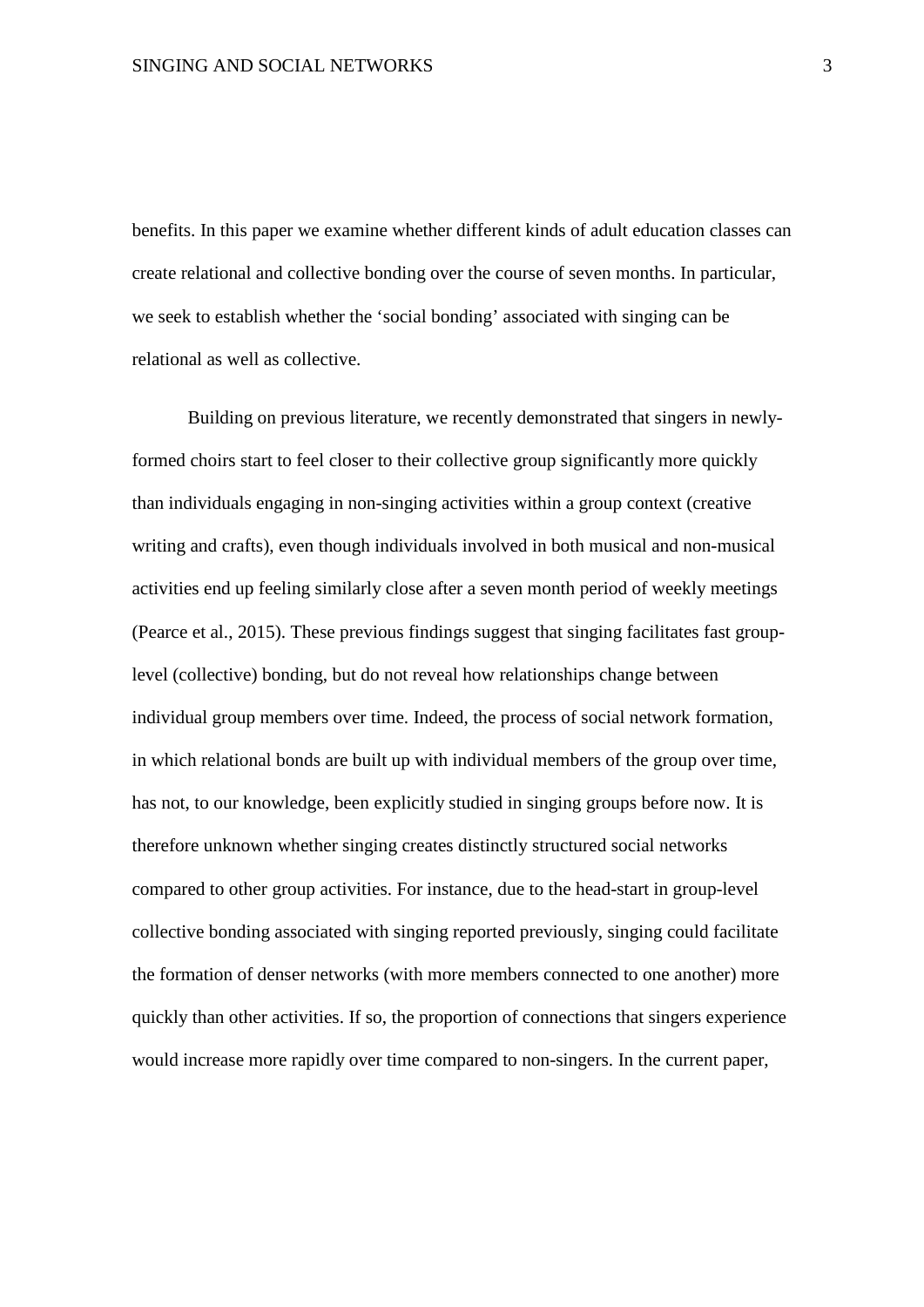we use the same dataset from the study described above, but focus on relational bonding between individual classmates, rather than on the collective bonding to the group reported before.

In this paper we combine multi-level modelling and structural network analysis (Wölfer, Faber, & Hewstone, 2015) to explore whether the process of network formation over time differs between singers and non-singers, in line with the differing pattern of group-level bonding described previously (Pearce et al., 2015). In order to examine the effect of singing on the creation of ties between individual group members, a quasi-experimental approach was used, with data collection from weekly adult education classes (4 singing, 2 crafts and 1 creative writing), set up for the purpose of the study by a UK adult education charity (the Workers' Educational Association, WEA), at three timepoints (months 1, 3, and 7) over the course of 7 months. To look specifically at relational bonding, in this paper we look at how many of their classmates participants could name, talked to and felt connected to (see also Pearce, Launay, Machin, & Dunbar, in press). We test the hypotheses that (a) singers show a steeper increase in the proportion of classmates with whom they have social ties compared to non-singers, and (b) the structures of the social networks of the classes differ between singers and non-singers. Due to the differences between the craft and creative writing classes revealed by the network analysis, we also break down the comparisons by class activity, including a re-analysis of the group-level bonding data already published,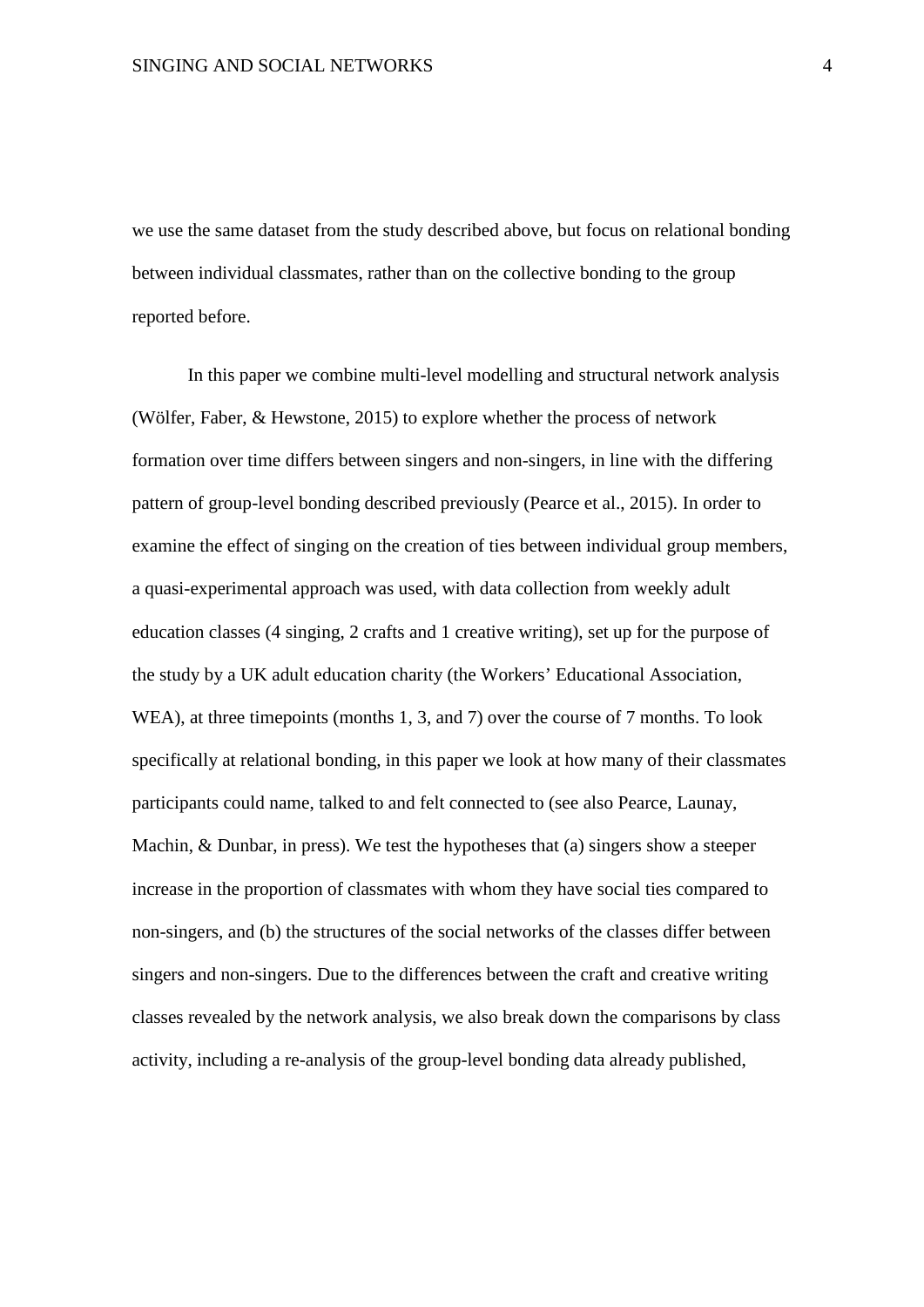comparing singers separately to creative writers and crafters. Crafts and creative writing classes were chosen as comparison activities because involvement in the creative arts in general seems to enhance social inclusion (Greaves & Farbus, 2006; Newman, Curtis, & Stephens, 2003), so comparing singing groups with other creative arts activities allowed us to explore whether singing is special in the way it facilitates social bonding, or whether all hobby activities bond people through the same processes. Moreover, crafts and creative writing are common activities in adult education, maximising the practical relevance of this research. In addition, we chose not to use physical activity classes (such as sport) as comparison conditions because high exertive activity has been shown to increase social bonding, and this might have masked any differential bonding effects linked to the synchrony associated with singing (Pearce et al., 2016; Tarr, Launay, Cohen, & Dunbar, 2015; Weinstein et al., 2015).

# **Materials & methods**

#### *Participants*

All participants gave full written informed consent at the start of the study and were debriefed at the end. As described elsewhere, the study included 84 singing participants (Age: range =  $18-83$  years,  $M = 60$ ,  $SD = 12$ ; 73 female) and 51 non-singing participants (Age: range =  $24-81$  years,  $M = 52$ ,  $SD = 15$ ; 45 female) (Pearce et al., 2015). The majority of participants reported that their ethnicity was white (singing: 95%, nonsinging: 80%). Attrition and non-attendance (e.g. due to illness or holidays) reduced the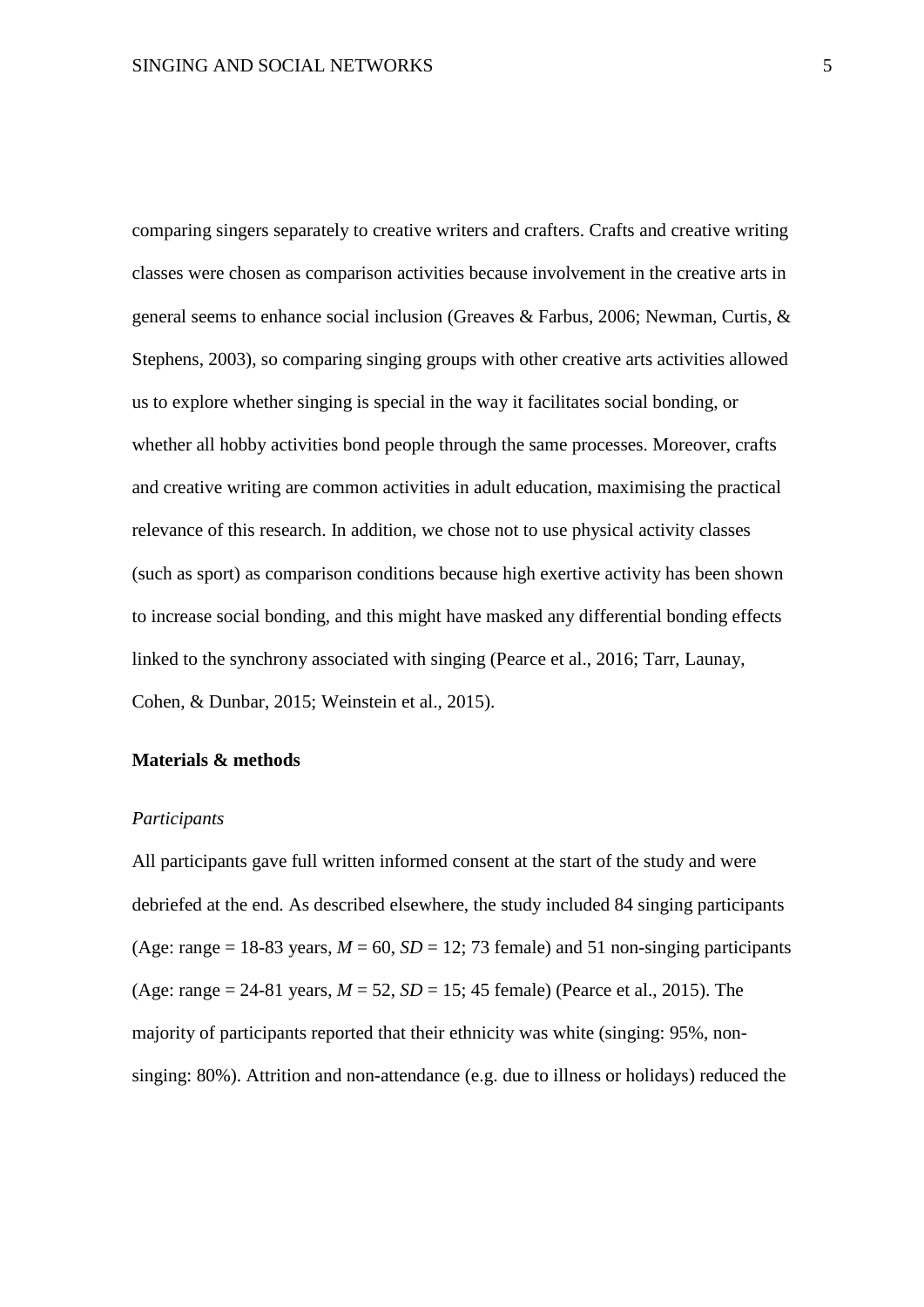sample size of participants who had provided data at all three timepoints to 48 participants (57%) in the singing condition and 27 participants (53%) in the non-singing condition, but all participants are included and the statistical analysis used takes account of missing data.

#### *Tasks and materials*

The four singing classes were taught by professional tutors, using a Natural Voice Network style approach (http://www.naturalvoice.net/). The comparison condition comprised two craft classes and a creative writing class, which were also led by professional tutors. Each class lasted approximately two hours and took place during the day. The tutors had 2-20 years experience of teaching their specialism.

All seven classes were set up specifically for the study: although some participants were known to each other as part of the local community, the class groups were newly formed at the start of the study. Similar proportions of participants knew at least one other person in their class prior to the start of the course in the two conditions (24 singers [30%] reported knowing no one else before starting the class, number of others known  $M = 2$  others, *range* = 0-8 other people; 14 non-singers [27%] knew no one before starting the class, number of others known  $M = 2$  others, *range* = 0-5 other people).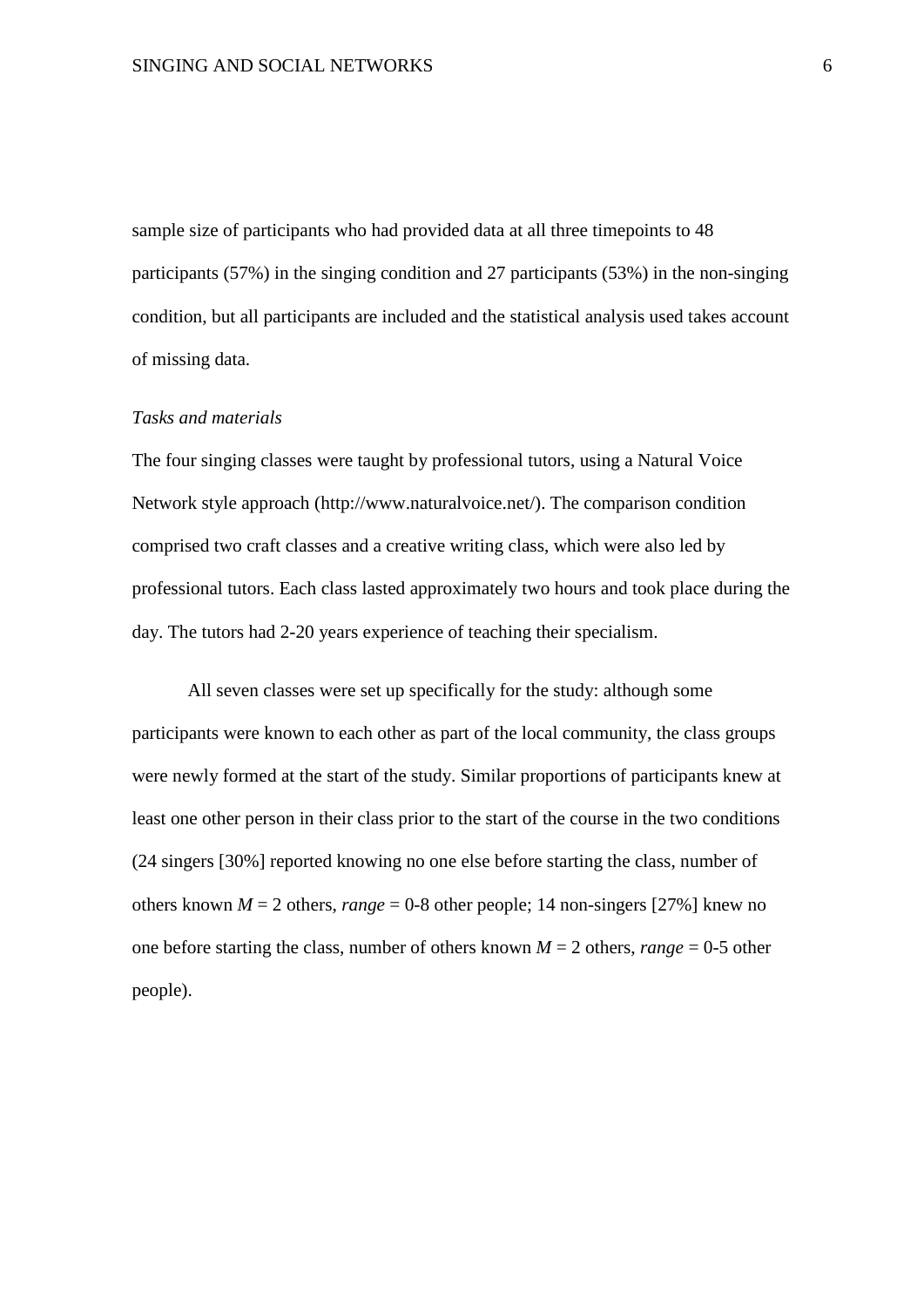The classes ran weekly over 7 months comprising two terms with a break in the middle. Data were collected at three timepoints, at month 1 (timepoint 1), month 3 (immediately prior to the break; timepoint 2) and month 7 (timepoint 3). At each of these three timepoints, participants completed a questionnaire that measured selfreported feelings of closeness to both their class as a whole (completed before and after the class) and towards their individual classmates (completed after the class).

#### *Questionnaire measures*

*Bonding to individual classmates (relational bonding).* Participants were first asked to list all the classmates whose names they could remember, then whether or not (dichotomous: yes or no) they felt connected to each of these individuals and finally whether or not they had talked to any of these individuals during the class. These items were taken to represent the extent to which a participant had a social tie with other members of their class.

*Bonding to the group (collective bonding).* Closeness to the class group as a whole was measured before and after the class using a modified version of the 7-point (1 to 7) pictorial Inclusion of Other in Self (IOS) scale (Aron, Aron, & Smollan, 1992; Gächter, Starmer, & Tufano, 2015), which replaced the 'other' label with a label of 'group'. Participants were asked to 'circle the diagram that best describes your current relationship to your class group as a whole'. The series of paired circles that comprise the scale ranged from being completely non-overlapping to being almost completely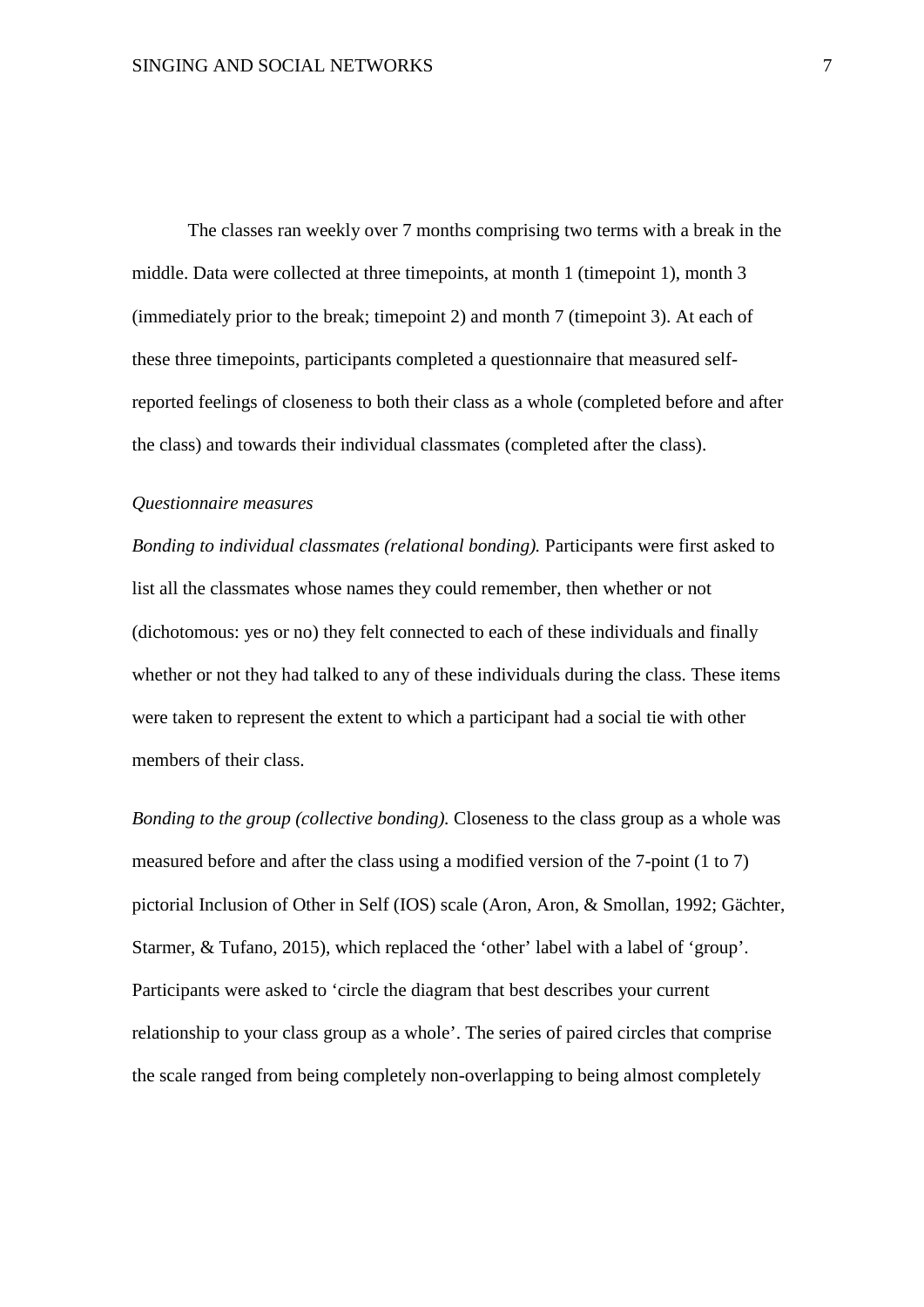overlapping. These were taken to represent how close or connected a participant felt to their class as a whole group, as opposed to individual class members. A similar analysis of these data has been previously published, comparing singing and non-singing participants (Pearce et al., 2015). In contrast, the re-analysis presented here compares singers separately to (i) creative writers and (ii) crafters (rather than combining these together to form a single comparison 'non-singing' condition).

# *Analysis and calculated variables*

*Calculated variables for multi-level modelling.* Proportions of classmates named, reported connected to and reported talked to were calculated separately by dividing the number of names listed by the total number of individuals in the corresponding class (excluding the class tutor and anyone who was not identifiable as a research participant), in order to take account of differing class sizes (class sizes for singers: 23, 28, 16 and 17 individuals; for creative writers: 18 individuals; for crafters: 13 and 20 individuals, although not all members attended each class). Since Cronbach's  $\alpha = 0.915$ , a summary 'relationship index' was calculated as the mean of these three variables. This index can be interpreted as the proportion of classmates with whom each participant had a social tie. The histogram of this variable showed a disproportionally high frequency of participants with relationship indices close to zero and, although quantitatively similar results were found when these outliers were included, the residuals of the resulting models were non-normal. Consequently, participants with a relationship index score  $\leq$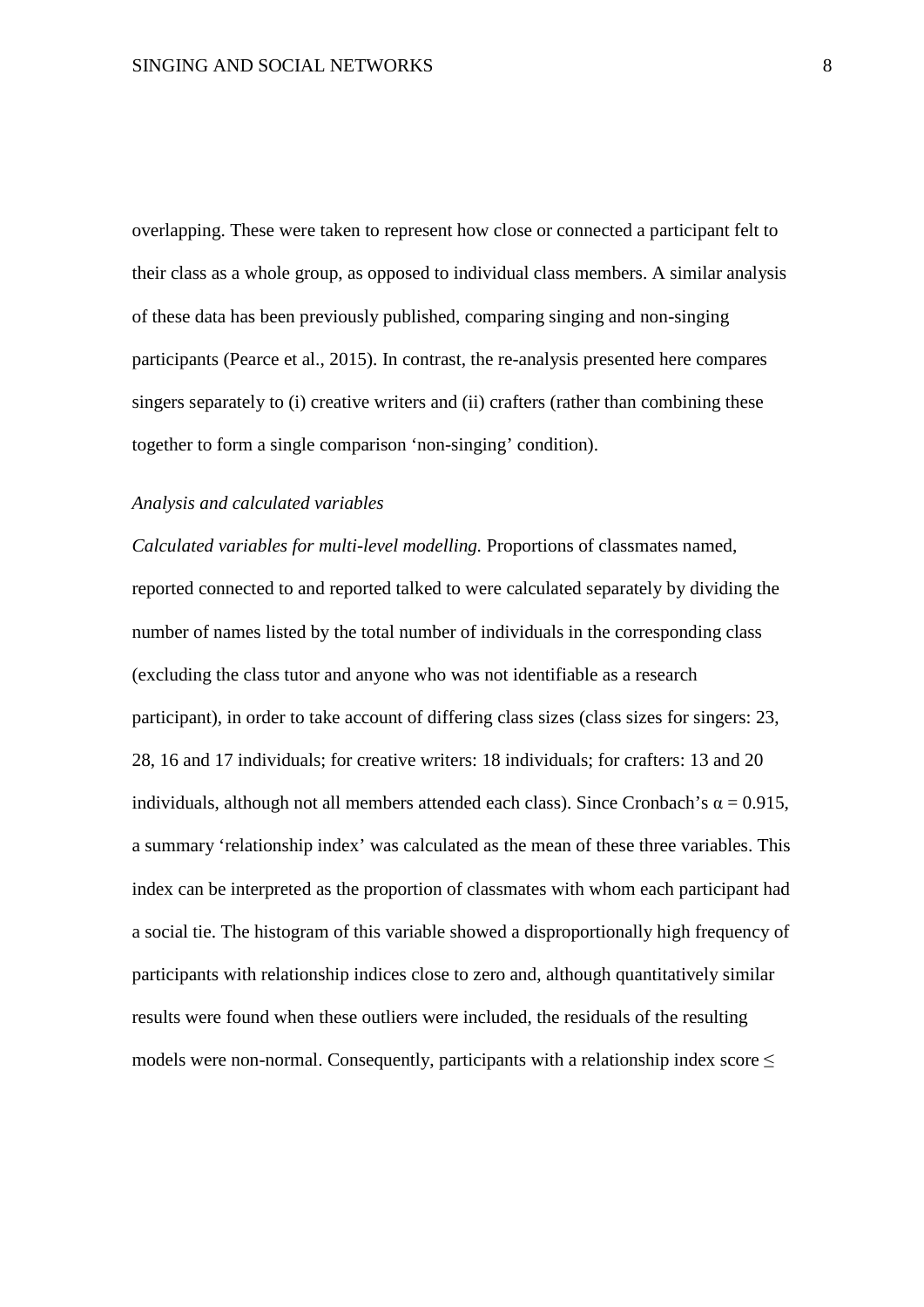0.05 were excluded from the relationship index analyses presented here. For each participant the difference between IOS scores before and after the class was calculated for each of the three timepoints.

To take account of the fact that participants were nested in different classes and therefore do not represent independent data-points, *R* was used to run multi-level linear models (MLM, equivalent to a nested ANOVA) that included 'Class' as an overarching layer. Model residuals did not differ significantly from normality and did not exhibit heteroscedasticity once participants with a relationship index score  $\leq 0.05$  were excluded.

*Network analysis.* A network for each class-group at each timepoint was created using Python, where the sum of the social tie variables (whether or not one named the other, whether or not one felt connected to the other, and whether or not one reported that they talked to the other during the class, all coded dichotomously) for both individuals in a dyad represented the strength of each tie between two participants.

To compare the network structures between the conditions, two parameters were measured: the density and the clustering coefficient. The density of each class network was calculated as the number of links over the number of possible links between classmates at each timepoint. For a given participant, the clustering coefficient was calculated as the actual number of connections between all the classmates named by that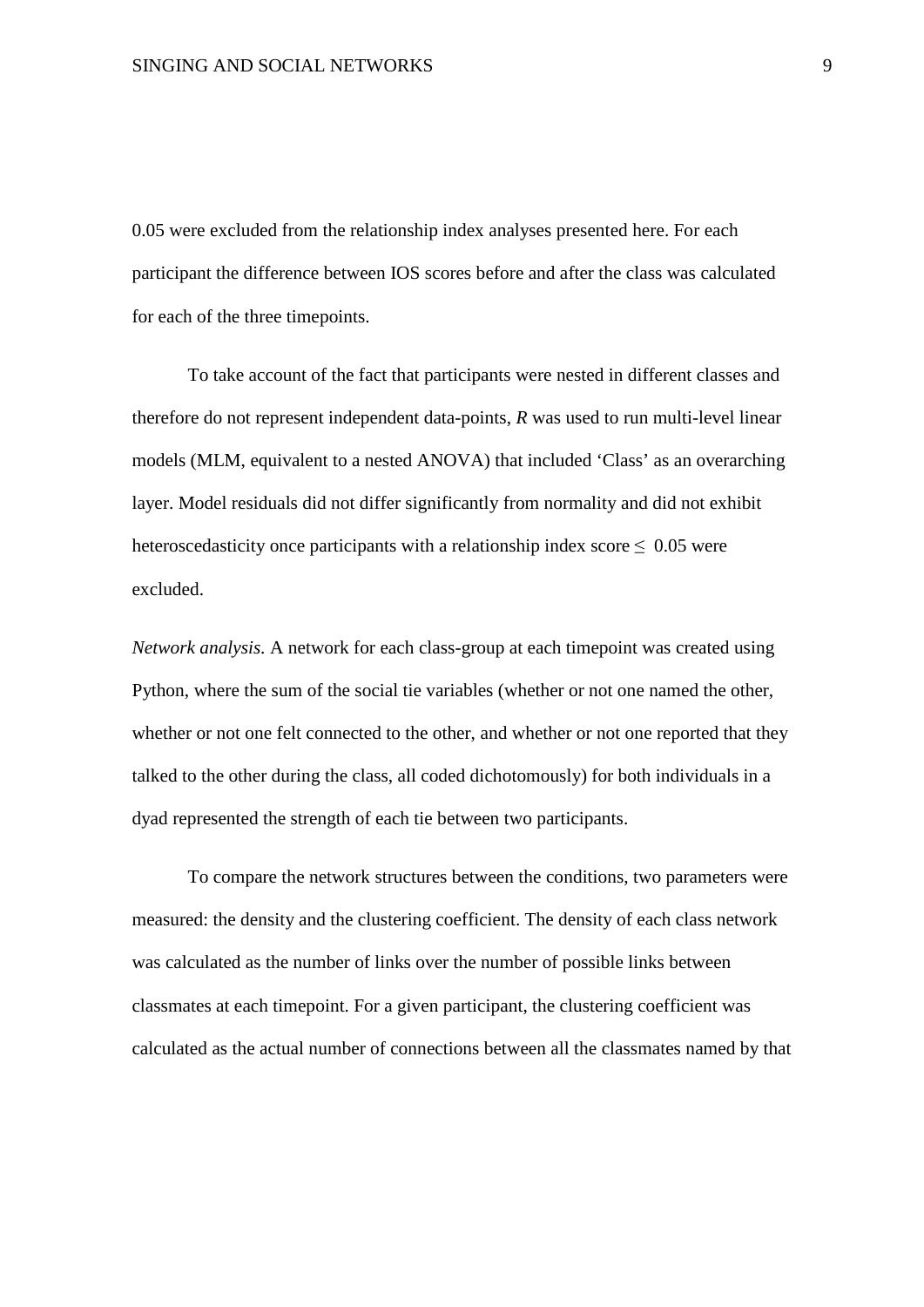participant, divided by the total number of possible connections between those named classmates. The mean clustering coefficient for the entire network of each class was then calculated (Watts & Strogatz, 1998), which is the number of complete triads (when two named classmates also name each other), relative to the total number of potential triads in the network: whether a participants' friends also named each other.

A network with a density of 1 and a clustering coefficient of 1 indicates that everybody is connected to everybody else. Alternatively, a high clustering coefficient and a low density demonstrates the network contains sub-groups that are sparsely connected with each other (Newman & Park, 2003). It should be noted that the networks of the classes presented here are much smaller than the networks usually studied and in smaller networks it is easier for everyone to have ties with everyone else. Consequently, these networks are likely to have a correspondingly high density compared to the large networks generally analysed, even if there is sub-structuring within them.

In some cases two members of a class shared the same first name and could not be distinguished from each other. In order to maximise the sample of participants in the networks we did not remove these data, but instead estimated the error that this introduced into the network models. To do so, we bootstrapped the data by randomly assigning the tie to one of the individuals in the pool of participants with the same first name to create a 'resolved' network, and repeated this process 100 times. We took the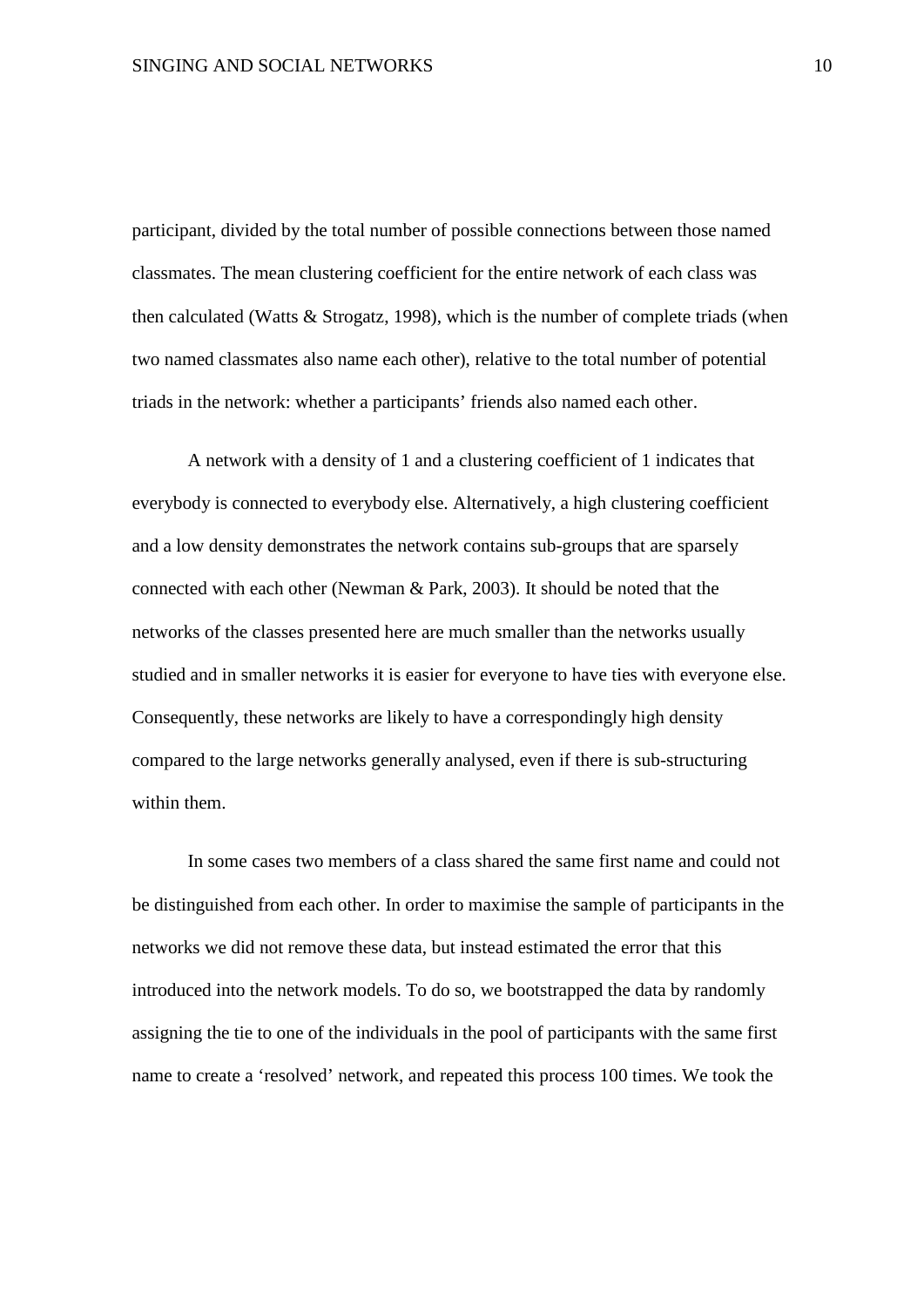mean density and clustering coefficient of these 100 realisations to represent the density or the clustering coefficient and the standard deviation to represent the uncertainty in the network properties. However, when displaying images of the networks (Figures 4), just one of these realisations is used as a schematic.

### **Results**

*Hypothesis 1: Singers show a steeper increase in the proportion of classmates with whom they have social ties compared to non-singers*

*Baseline.* No significant differences were found in the relationship index at baseline (timepoint 1) between singers and non-singers:  $p = 0.325$ .

*Change over time.* Modelling the effect of timepoint (1, 2 or 3) and Condition (singing, non-singing) on the relationship index showed a main effect of timepoint (time 2 versus baseline:  $t(276) = 2.194$ ,  $p = 0.029$ ; timepoint 3 versus baseline:  $t(276) = 4.063$ ,  $p <$ 0.0001), with no main effect of Condition  $(p = 0.510)$ : Table 1. However, the interactions between timepoint and Condition were significant: singers showed a significantly steeper increase between baseline and both timepoint 2 ( $t(276) = 3.657$ ,  $p =$ 0.0003) and timepoint  $3 (t(276) = 3.728, p = 0.0002)$ , compared to non-singers, Figure 1. In contrast, there was no significant difference between timepoints 2 and 3 ( $p =$ 0.056) and no interaction between the contrast between timepoints 2 and 3 and Condition ( $p = 0.839$ ). In summary, the relationship index significantly increased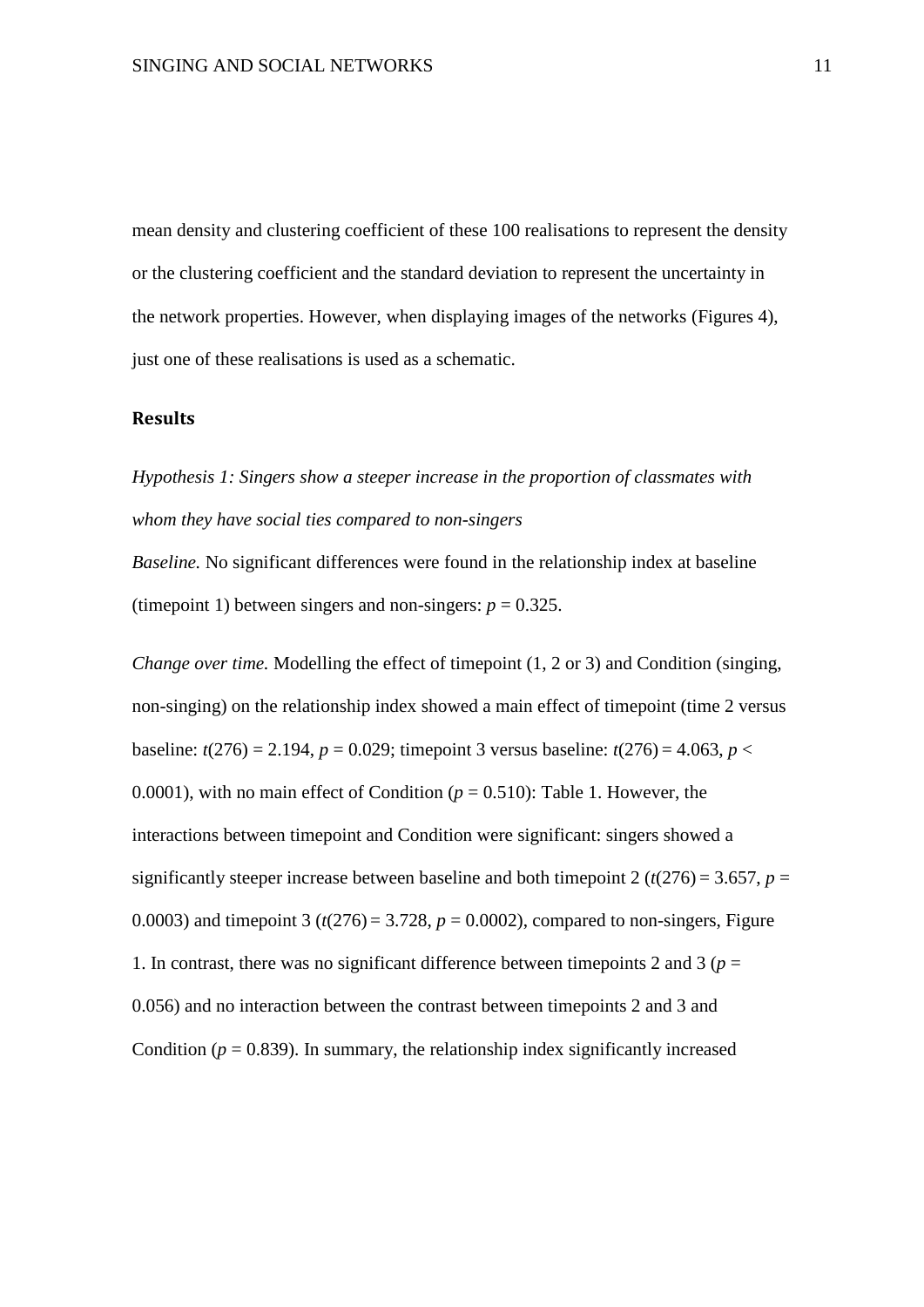between timepoint 1 and timepoint 2, but not between timepoints 2 and 3, for both singers and non-singers, and did not differ between the two conditions. However, singers showed a significantly steeper increase in the relationship index between timepoints 1 and 2 compared to non-singers. This supports the hypothesis that singers show a more rapid increase in the proportion of classmates with whom they have social ties compared to non-singers.

# *Hypothesis 2: The structure of the class social networks differs between singers and non-singers*

The changes in the network properties over time are shown in Figures 2 and 3. Figure 2 indicates that the singing classes generally demonstrate a rapid increase in network density after the first timepoint (change between timepoint 1 and timepoint 2 for each of the four classes: 0.44, 0.24, 0.46, 0.21). In contrast, the craft classes show a much less rapid increase over time (change between timepoint 1 and timepoint 2 for each class: 0.14, 0.05), while the creative writing class falls within the variance of the singing classes and is therefore indistinguishable from them (change between timepoint 1 and timepoint 2: 0.30). These patterns mirror the relationship index results and indicate that creative writers and singers generally create relationships with a greater proportion of their classmates more quickly than do crafters. From timepoint 2 to timepoint 3 the change in density was similarly small in all three types of activity (singers: 0.18, 0.08, 0.08, 0.08; creative writers: 0.13; crafters: 0.04, 0.07).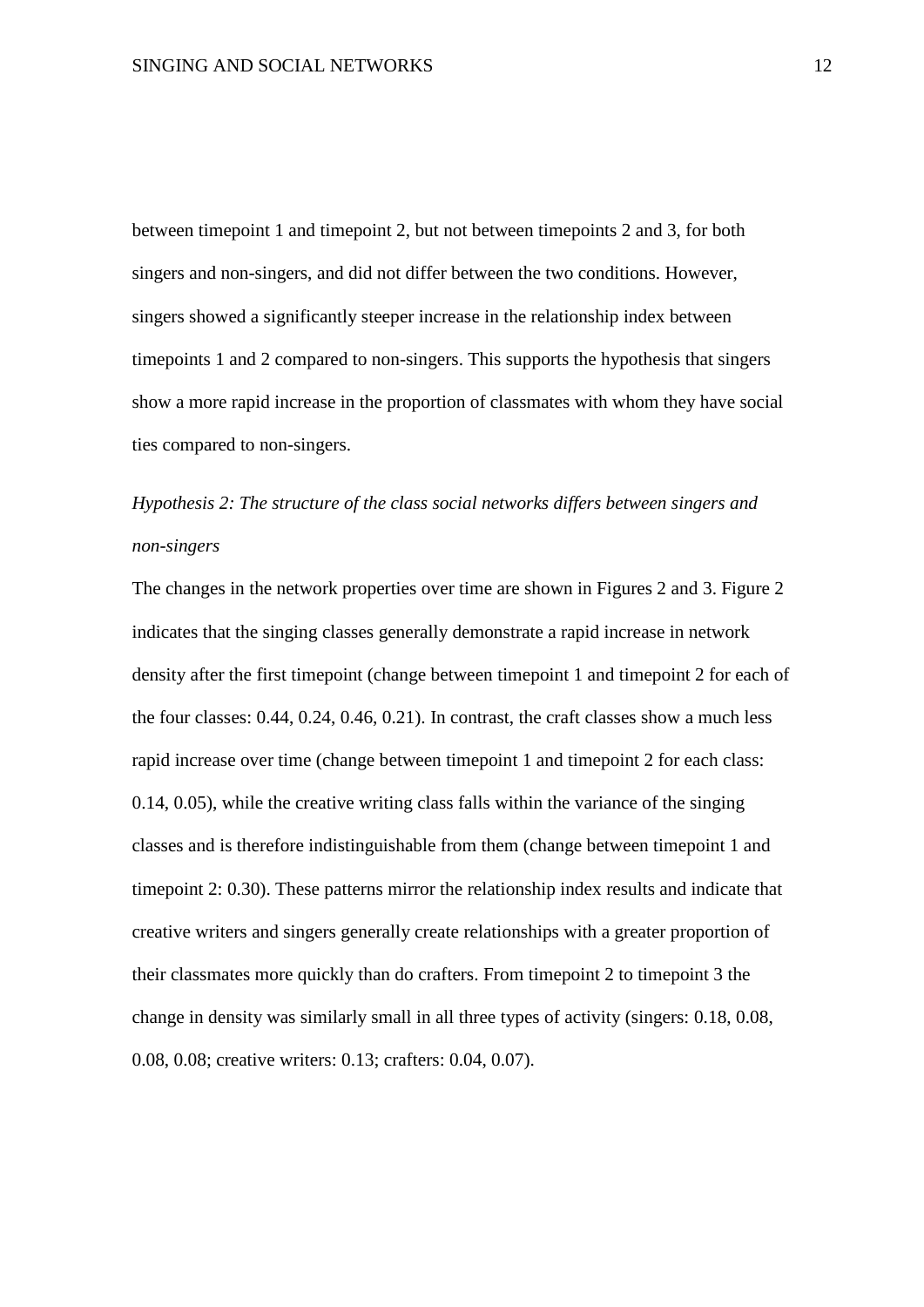The change in the clustering coefficient (Figure 3) between the first and second timepoints for most of the singing classes (0.77, 0.24, 0.65 and 0.35) is particularly large when compared to each of the non-singing classes (0.27, 0.27 and 0.02), echoing the temporal patterns observed in network densities and the relationship index. Note that the singing class with the lowest change, and the creative writing class, both had comparatively high clustering coefficients at timepoint 1. In terms of the actual values (rather than the change), the creative writing class is within the variance shown by the singing classes. The high clustering coefficients for the creative writing and singing classes suggest that the classmates named by a particular participant were also likely to be able to name each other.

As an illustration of the overall pattern of results, the social networks of one of the singing classes, the creative writing class and one of the craft classes are shown in Figure 4. As the density and clustering coefficient parameters indicate, inspection of Figure 4 demonstrates that the connections between individuals in the craft class do not change as much as in the singing and creative writing classes, in which a greater proportion of all possible ties actually exist (higher density) and in which triads are more likely to be closed (higher clustering coefficient) compared to the craft class network.

Overall, these analyses support the hypothesis that the singing class networks have different structures (higher densities and clustering coefficients) compared to those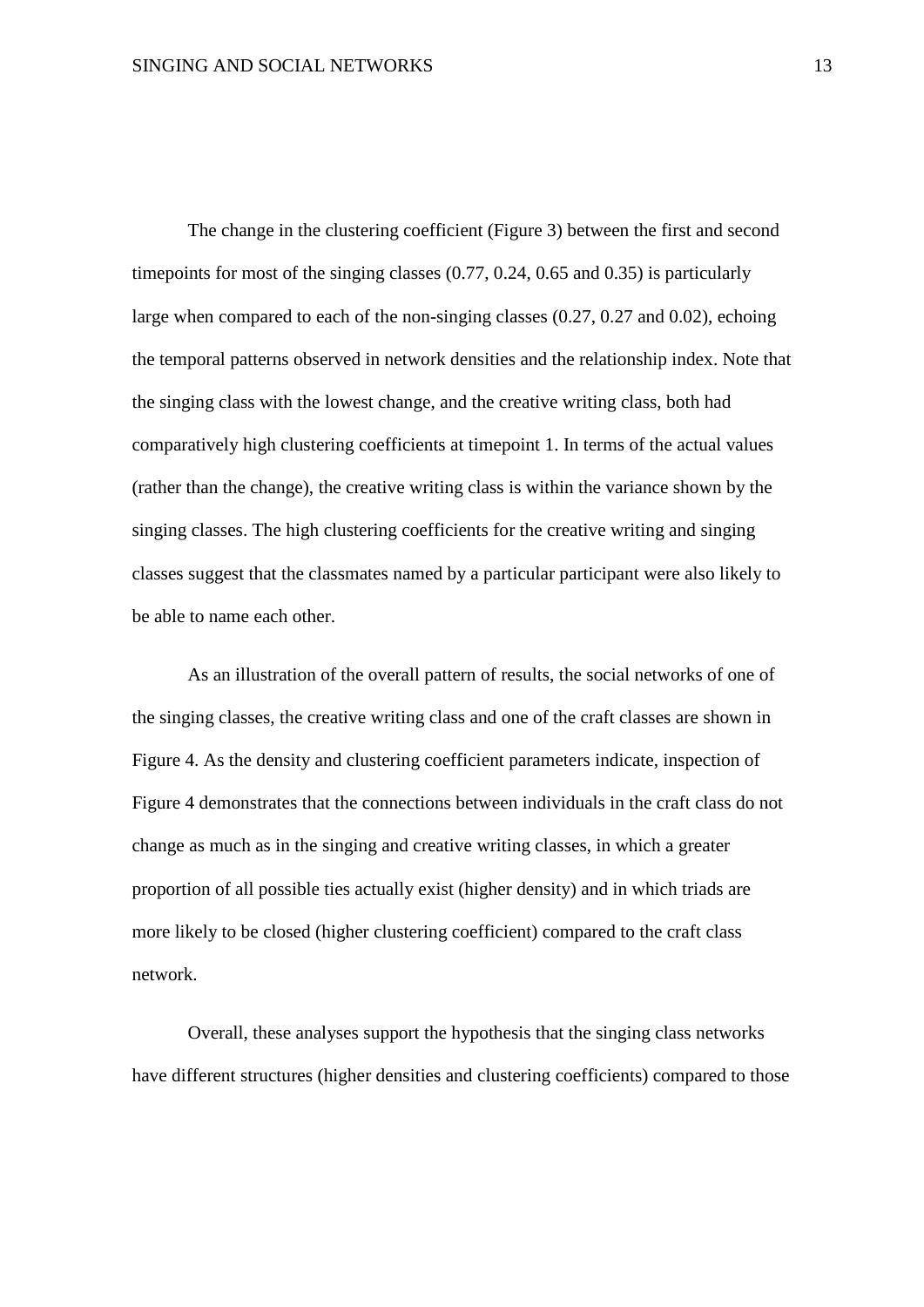of the craft classes. However, contrary to hypothesis 2, in terms of the parameters examined the structure of the creative writing class network is indistinguishable from those of the singing class networks (Figures 2 and 3).

#### *Comparing singers separately to crafters and creative writers*

Given that the social network analysis demonstrated similarities between the creative writing class and singing classes, we separated the creative writing class from the craft classes in order to determine whether the writing class exhibited any differences from the singing classes in terms of relationship index or group-bonding patterns when analysed alone.

*Relationship index.* No significant differences were found in the relationship index at baseline (timepoint 1) between the singers and either crafters ( $p = 0.641$ ) or creative writers ( $p = 0.239$ ), who were also not significantly different from each other at baseline (*p* = 0.417), Table 2, Figure 5.

Relationship index scores (Table 2) increased between timepoint 1 and both timepoints 2 ( $t(274) = 8.621$ ,  $p < 0.0001$ ) and 3 ( $t(274) = 11.256$ ,  $p < 0.0001$ ) independently of the course subject or the interactions between these two factors. No differences were found between singers and either crafters ( $p = 0.821$ ) or creative writers  $(p = 0.193)$  independently of timepoint or interactions between time and course subject. Whereas no interaction effect between timepoint and the contrast between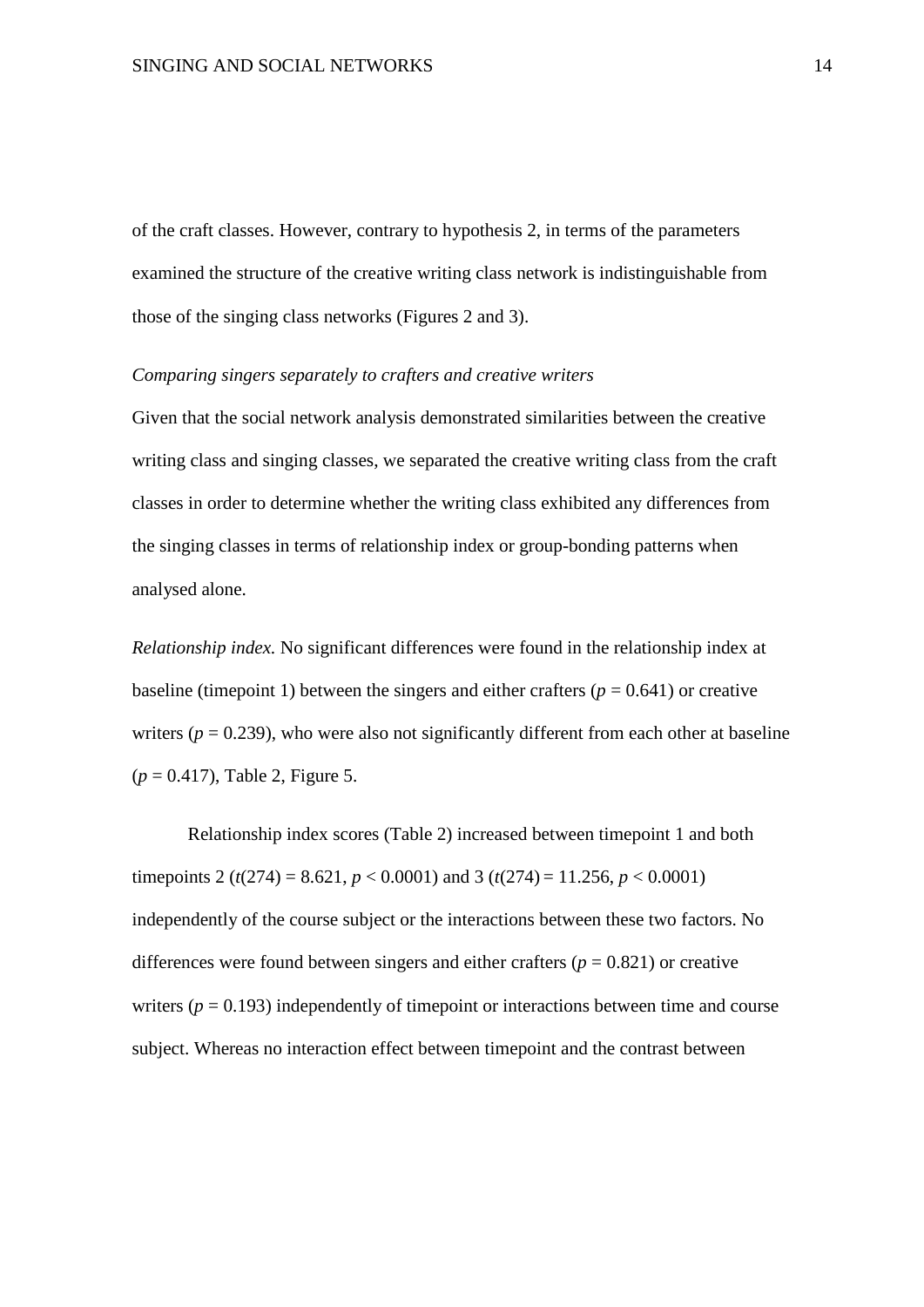singers and creative writers was found (contrast between timepoint 1 and timepoint 2 *p*  $= 0.130$ , and timepoint 3  $p = 0.177$ ), significant interaction effects were found for the contrasts between crafters and singers with timepoint: crafters showed a significantly shallower increase in relationship index between timepoint 1 and both timepoint 2  $(t(274) = -3.914, p = 0.0001)$  and timepoint 3  $(t(274) = -4.242, p < 0.0001)$  compared to singers. A significant interaction effect between course subject and timepoint was also found for comparisons between crafters and writers: writers showed a significantly steeper increase in relationship index between timepoint 1 and timepoint 3  $(t(274) =$ 2.043,  $p = 0.042$ ), but did not show an interaction for the contrast between timepoint 1 and 2 ( $p = 0.117$ ).

At timepoint 3, singers had significantly higher relationship index scores compared to crafters  $(t(5) = 3.116, p = 0.024)$ , but not compared to creative writers ( $p =$ 0.666). Creative writers also demonstrated significantly higher relationship index scores at timepoint 3 compared to crafters:  $t(4) = 2.734$ ,  $p = 0.046$ .

Together, these results suggest that in terms of creating relationships with individual classmates, creative writers show a similar pattern of results to singers and it is only the craft classes that show a shallower trajectory of increase and do not reach the same level of relational bonding with individual classmates compared to those engaged in the other activities.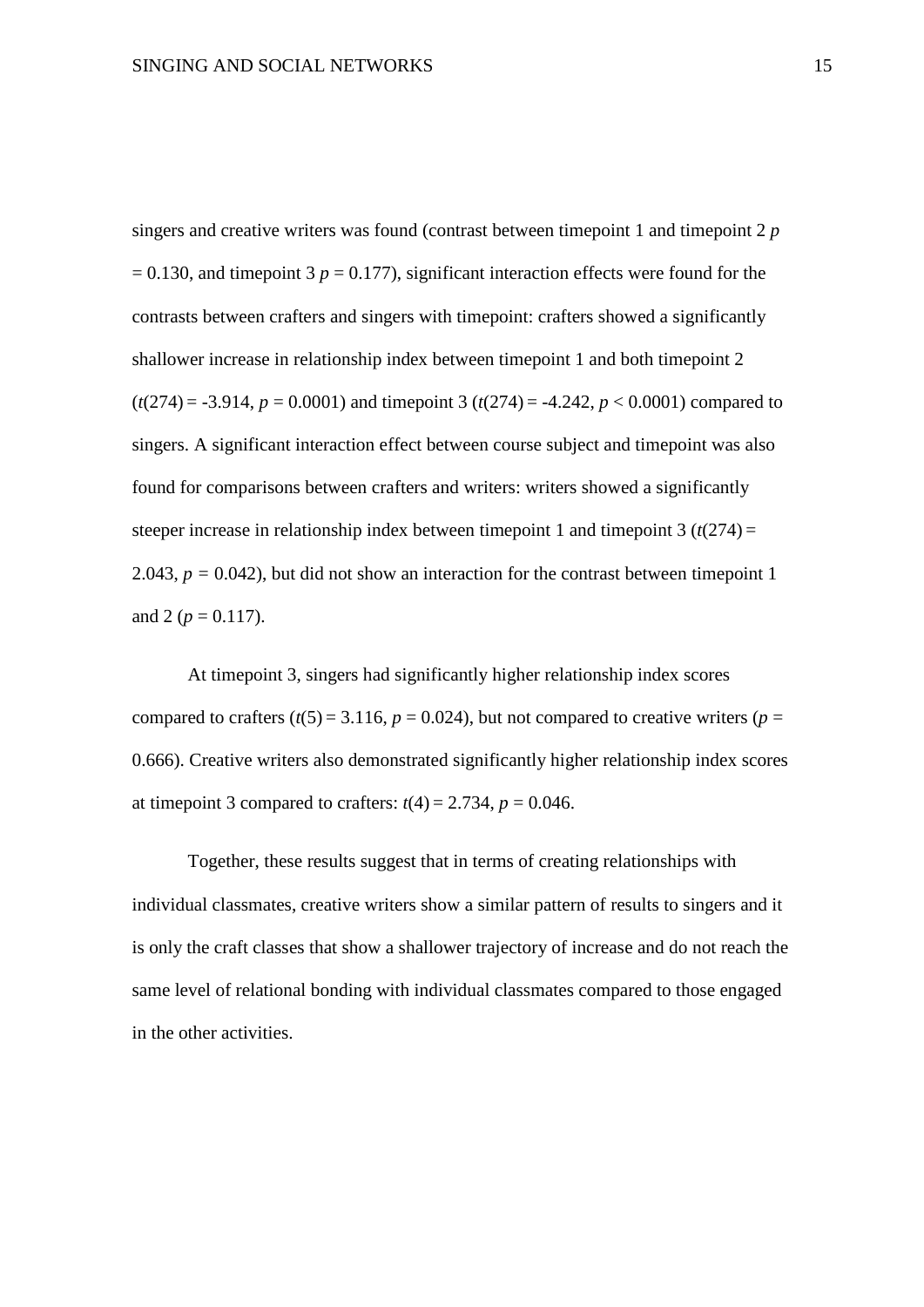*Collective bonding to the group (IOS).* To test the findings reported previously by the authors (Pearce et al., 2015) in the light of the difference uncovered here between the social networks of the creative writing and craft classes, we compared the change in IOS before and after class between singers, writers and crafters. The increase in IOS scores during a class was significantly greater for singers than for both crafters  $(t(297) =$ 3.910,  $p = 0.0001$ ) and creative writers  $(t(297) = 3.992, p < 0.0001)$  independently of time point. However, the two non-singing activities did not differ from each other ( $p =$ 0.657). This suggests that singers show greater bonding to the class group as a whole, particularly at timepoint 1 (Figure 6), compared to non-singers, whether the latter engaged in creative writing or crafts. Thus, although the relationship index demonstrated no differences in relational bonding between singers and creative writing, a difference did exist in collective bonding to the group as a whole.

#### *Relationship between relationship index and change in IOS*

Over all timepoints, change in IOS during a class was significantly negatively related to the relationship index for singers:  $t(136) = -2.771$ ,  $p = 0.006$  (model nested within time point and class), but not for crafters ( $p = 0.433$ ) or creative writers ( $p = 0.866$ ).

# **Discussion**

Although singers did not demonstrate ties to a significantly higher proportion of their classmates than non-singers, singers did show a significantly steeper increase in the proportion of classmates they could name, felt connected to and talked to during their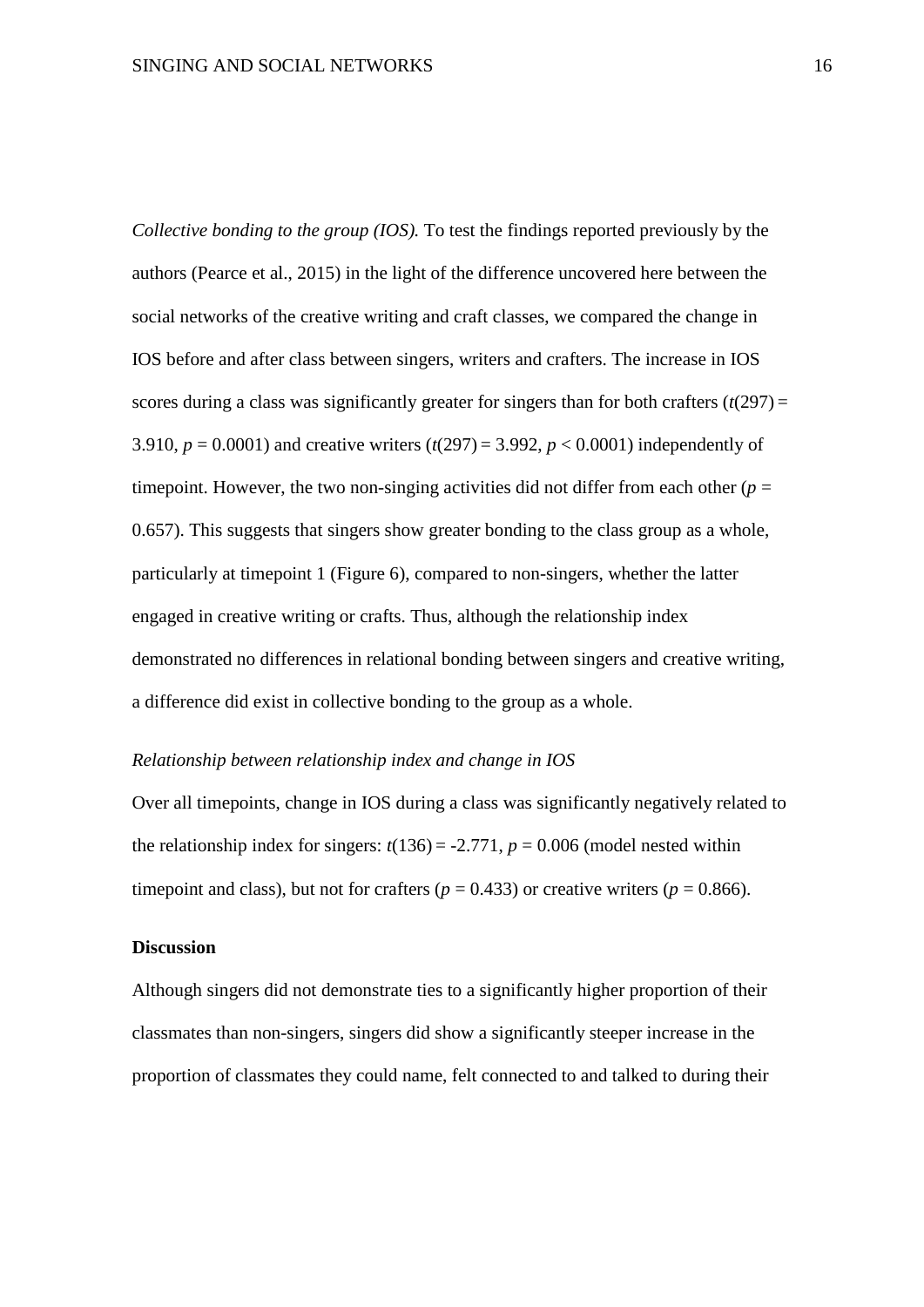class between timepoint 1 (baseline) and timepoint 2. This was also reflected to some extent in the analysis of network structure, which indicated that singers showed a steep increase in network density between the first two timepoints. The hypothesis that the number of classmates with whom participants have social ties increases more rapidly for singers than non-singers (Hypothesis 1) was thus initially supported. However, this apparent difference between singers and non-singers seems to have been driven by differences between singers and crafters only. Examination of the structure of the social networks of the different classes revealed a discrepancy between the creative writers and the crafters, and this was supported by a more detailed analysis of the relationship index: whereas creative writers followed the same trajectory as singers, namely, a steep increase in network density and clustering between timepoints 1 and 2, indicating that all classmates tended to quickly form ties with everyone else in the group, the crafters did not seem to form as many connections with their classmates, but rather tended to know only a few others in the class. Hypothesis 2 is thus only partially supported: whereas singing classes do manifest differently structured networks compared to craft classes, the networks of the singing classes and the creative writing class were indistinguishable in the current study. Likewise, on closer inspection Hypothesis 1 is only supported with respect to the comparison between singers and crafters: creative writers show the same patterns as singers over time with respect to the proportion of classmates with whom they have ties.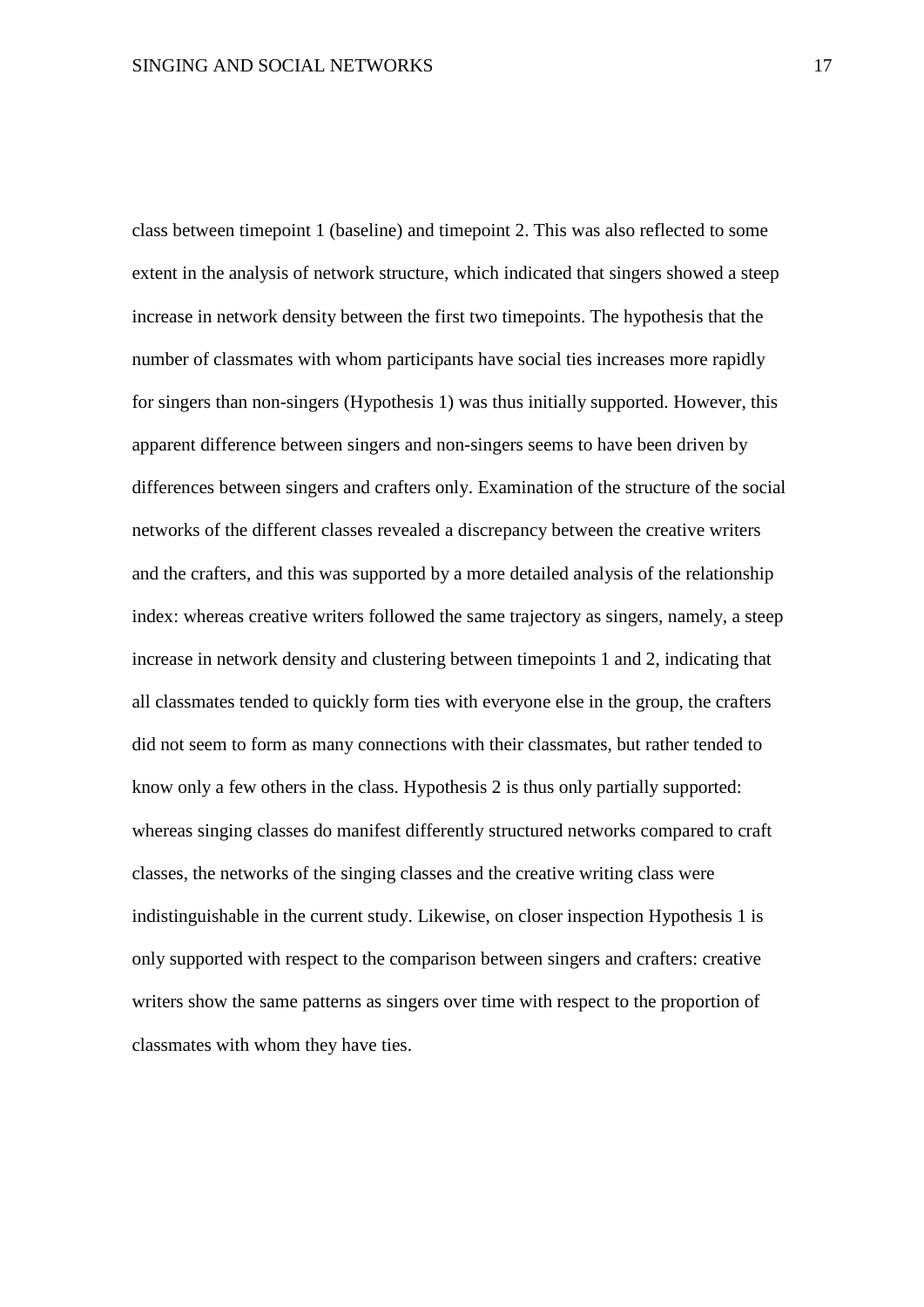In contrast to the similarity between singers and creative writers in terms of the speed of creating relational bonds and the relational structure of class networks, the increase in feelings of collective closeness to the group as a whole (rather than individual members) between the before- and after-class measures was significantly higher for singers compared to both creative writers and crafters, corroborating our previous conclusions. Consequently, although the social network structures and the pattern of rapid increase in numbers of connections to classmates were shared between singers and creative writers, there remains something special about singing in relation to fast collective bonding to the class as a single, non-individuated entity. These combined findings imply that, contra social cohesion theory, creating group-level social cohesion is not necessarily synonymous with establishing personal connections with individual group members: it is possible to feel a sense of group closeness without necessarily having personal relationships with others in the group (Castelli, Vanzetto, Sherman, & Arcuri, 2001; Cialdini & Goldstein, 2004; Goldstein, Cialdini, & Griskevicius, 2008; Hogg & Turner, 1985; Hogg & Williams, 2000; Launay et al., in prep; Tafarodi, Kang, & Milne, 2002).

Singing appears to lead to an immediate boost in closeness to the group even before group members have come to know each other individually, since the increase in closeness over the course of a class is much greater for singers than either of the comparison activities at timepoint 1: Figure 6. The finding that the fewer ties a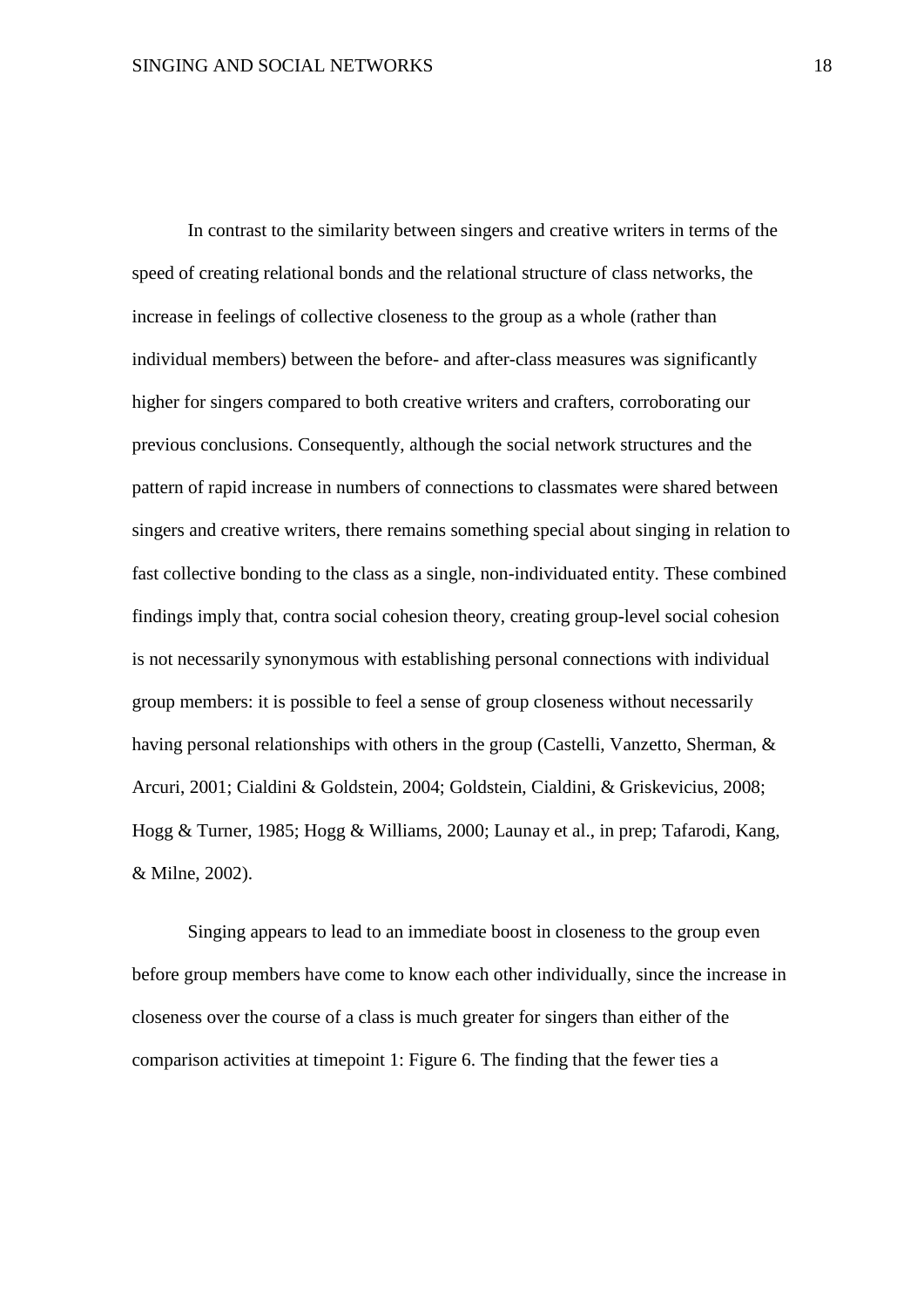participant has to group members, the greater the increase in closeness towards the collective group that person tends to experience after singing, corroborates work showing that after singing individuals feel a greater increase in closeness to a choir of less familiar individuals than they do to a choir with whom they are already connected (Weinstein et al., 2015). It could be that the shared intention, attention to and achievement of the collective goal of singing a piece of music (Launay, Dean, & Bailes, 2013; Reddish, Fischer, & Bulbulia, 2013; Shteynberg, Hirsh, Galinsky, & Knight, 2014; Wolf, Launay, & Dunbar, 2015), as well as the endorphin release associated with synchronous activity (e.g. Dunbar, Kaskatis, MacDonald, & Barra, 2012; Pearce et al., 2015; Tarr et al., 2015; Tarr, Launay, & Dunbar, 2014), lead group members to feel more positive towards each other. This in turn could boost connection to the group without the need for the prolonged history of social interaction usually required to create personal relationships (Pearce et al., 2016, 2015; Roberts & Dunbar, 2011; Sutcliffe, Dunbar, Binder, & Arrow, 2011). Like synchronous movement, the achievement of a 'good sound' might be a strong marker of successful coordination and synchrony in a singing group producing a collective product, and this might create a positive feedback loop, making singers feel progressively more integrated into the group and more motivated to continue to cooperate (Lakens & Stel, 2011; Launay, Dean, & Bailes, 2014; Miles, Nind, & Macrae, 2009; Páez, Rimé, & Wlodarczyk, 2015). Since the comparison classes did not involve collaborative projects or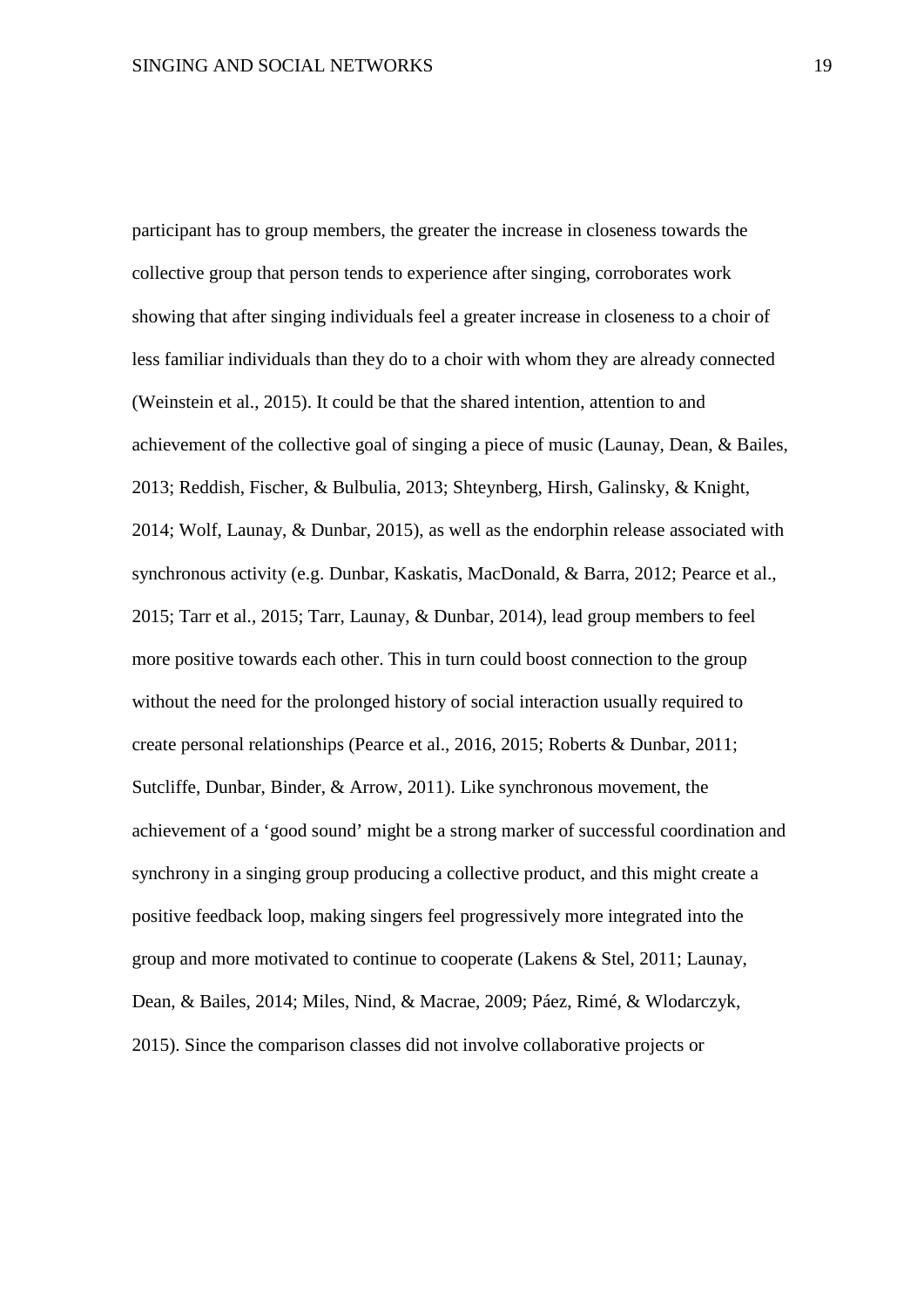synchronous movement, this study cannot distinguish between the effects of the physical act of singing and those associated with working together towards a common goal. However, it seems likely that the combination of this sense of shared achievement and the 'high' linked to endorphin release results in a greater feeling of closeness towards a relatively unfamiliar group of people. In addition, having singing in common may allow personal relationships between individual group members to develop more quickly than might usually be the case, because similarity is linked with increased liking and similarity in music taste is particularly predictive of social closeness between strangers (e.g. Launay & Dunbar, 2015). The fact that relational bonds between singers developed in an environment of heightened collective closeness lends support to social identity theory, which predicts a top-down explanation of group formation, whereby individuals identify with the group and then develop interpersonal attraction based on this shared social identity (Hogg  $&$  Williams, 2000).

Creative writers showed a rapid increase in the number of classmates they were connected to between timepoints 1 and 2, perhaps because the individual-project and small-group-work nature of these class activities allowed more discussion between classmates and this allowed interpersonal connections to develop. Furthermore, the often high level of intimacy and sharing of personal information associated with creative writing may have facilitated the development of closeness and trust between group members (Aron, Melinat, Aron, Vallone, & Bator, 1997). Increase in closeness to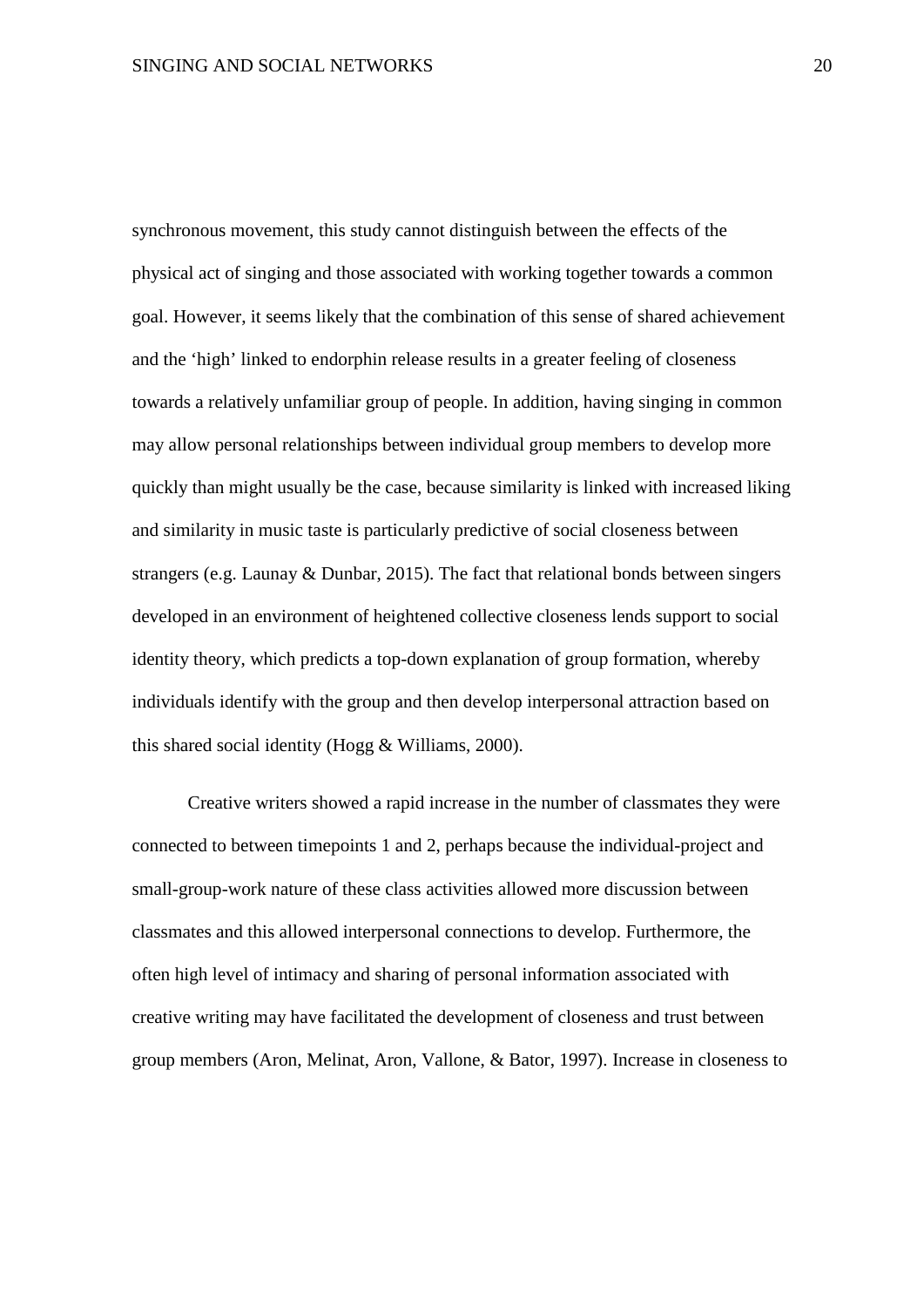the group as a whole occurred more gradually for the writers compared to the singers, and may have arisen through getting to know more people in the group via regular and repeated interaction and consequently feeling more integrated into the group as a whole. This process seems in line with social cohesion theory of group formation, where the group arises out of interpersonal attraction between individuals (Hogg & Williams, 2000; Lott & Lott, 1965). It is possible that over time individuals began self-identifying as 'writers' and this started to merge with their social identities as members of the writing group, perhaps adding to the salience of this identity status that did not arise for the singers and crafters (Brown, 2000; Gómez et al., 2011; Onorato & Turner, 2004; Stets & Burke, 2000; Swann, Jetten, Gomez, Whitehouse, & Bastian, 2012). Unlike singing classes, in which the initial boost in group-level closeness seems to have kickstarted the creation of bonds between classmates, the creative writers appear to have created personal ties that subsequently increased their feelings of integration into, and perhaps identification with, the group more gradually over time, yet equalled the grouplevel closeness of singers after 7 months, as previously reported (Pearce et al., 2015).

Crafters did not seem to get to know their classmates individually, at least in terms of learning their names, to the same extent as those attending the other types of classes. Although, similarly to creative writers, crafters had more opportunity to talk to their classmates while working on individual-level projects compared to the singers, it could be that, unlike the writers, crafters were less likely to share personal information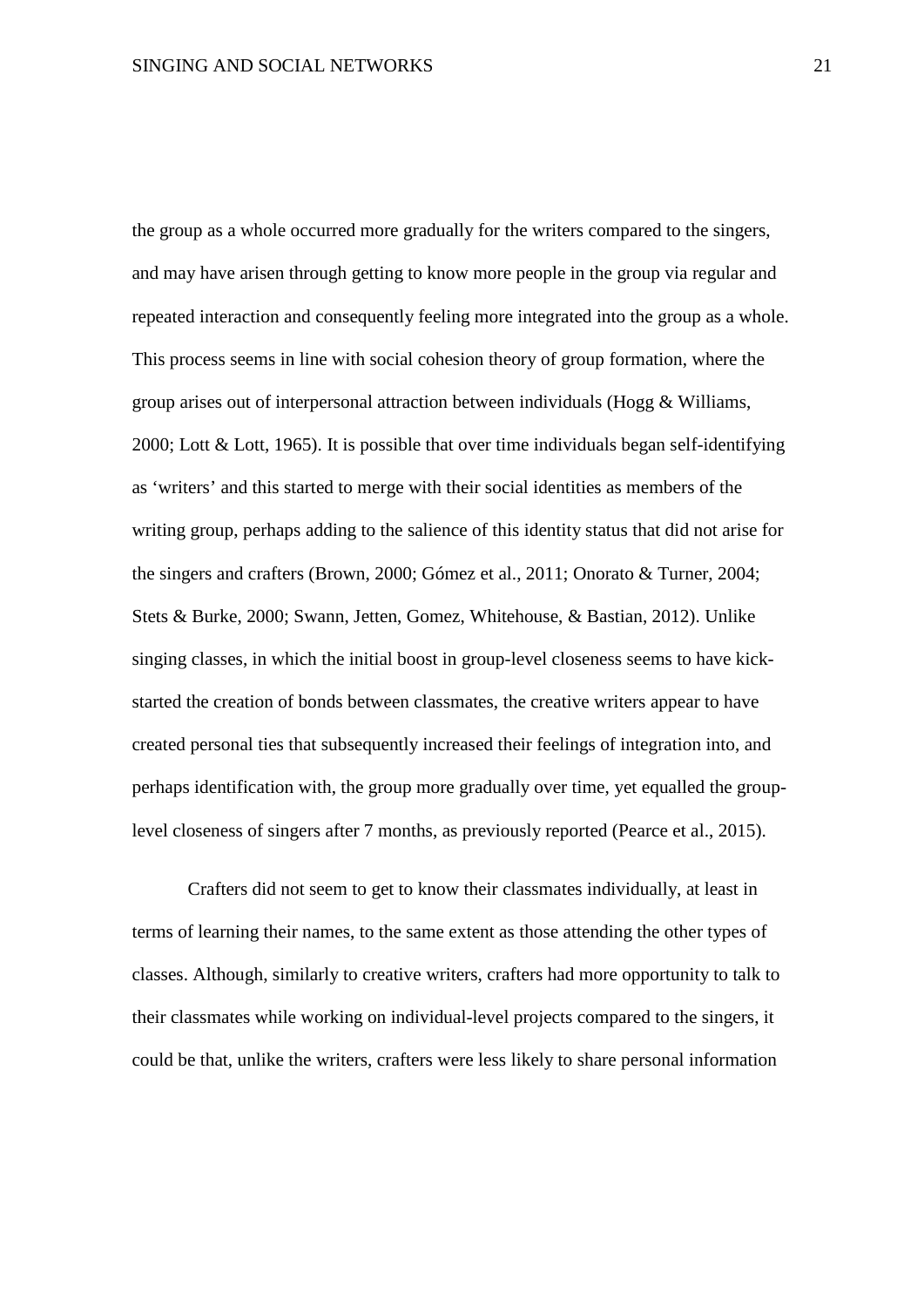and this, combined with the absence of a strong collective ice-breaker effect, meant that the process of creating relational bonds with others in the class was slower compared to the writing and singing classes. Nonetheless, the crafters did reach the same level of closeness to the group as a whole as the other class-types and showed the same gradual increase as the writers. Part of this increase could be to do with familiarity: repeated exposure to the same people might have increased general liking even if the crafters did not learn each other's names (Kaptein, Nass, Parvinen, & Markopoulos, 2013; Moreland & Beach, 1992; Moreland & Zajonc, 1982). As with both singing and writing, having something in common is likely to have increased attraction and liking of others in the class, and self-identification with it, even if an individual did not create social ties with all group members. Furthermore, the greater opportunities for conversation and the ensuing laughter may have enabled the collective bonding for writers and crafters that singing facilitated more quickly (Dunbar, Baron, et al., 2012; Pearce et al., 2015).

Overall, the different social bonding patterns demonstrated by singers, creative writers and crafters indicate that feelings of closeness towards a group as a whole need not be synonymous with feelings of closeness towards individual members. Moreover, the different processes manifested by the singers and creative writers suggest that both social identity theory and social cohesion theory, respectively, can explain group formation in different contexts. A possible first step in teasing apart these potentially differing bonding processes could involve interviewing individuals who both sing and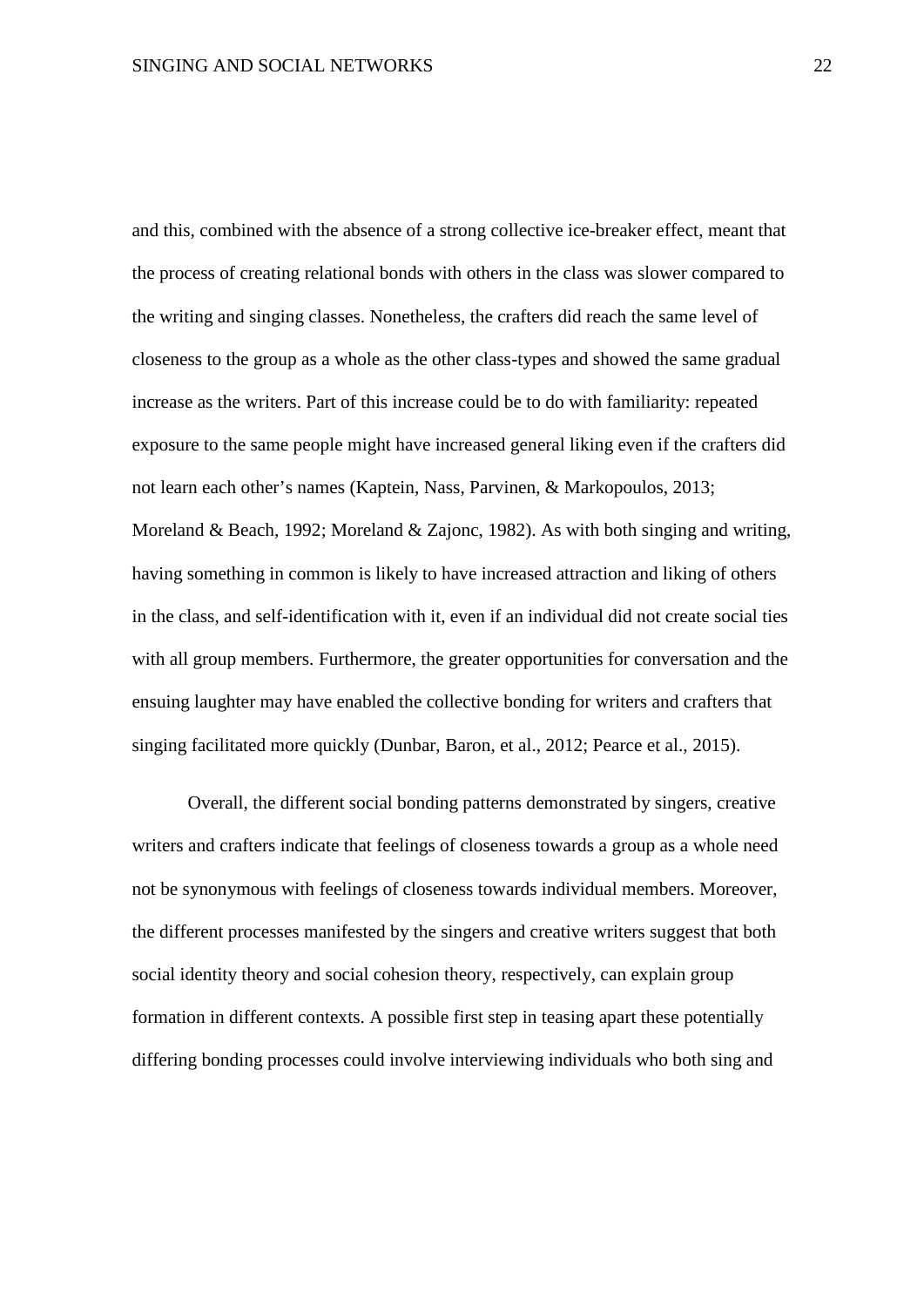write in group contexts in order to gain insight into the bonding effects of different modes of activity, such as producing a collective product through synchronous singing versus creating individual products with intermittent chatting to neighbours.

Since both close interpersonal relationships and collective membership of a wider group seem to buffer individuals against physical and mental ill-health (Haslam et al., 2014; Kiecolt-Glaser & Newton, 2001; Koball et al., 2010), all three creative arts activities examined here have the potential to improve well-being, at least if they are practised over seven months or more. However, given that singers showed both faster collective bonding and faster relational bonding, singing may generate well-being improvements more quickly than either creative writing or crafts, especially if the protective effects of relational and collective bonding are additive. Moreover, if crafters do not reach the same level of relational bonding as singers and creative writers, any effects of crafting on well-being might not be as strong as those associated with the other activities. Future work could address these questions.

#### **Limitations**

One limitation of this work is that different numbers of participants and classes were involved in the different activities. Future work would benefit from greater numbers of comparison craft and creative writing classes, to ensure that class networks are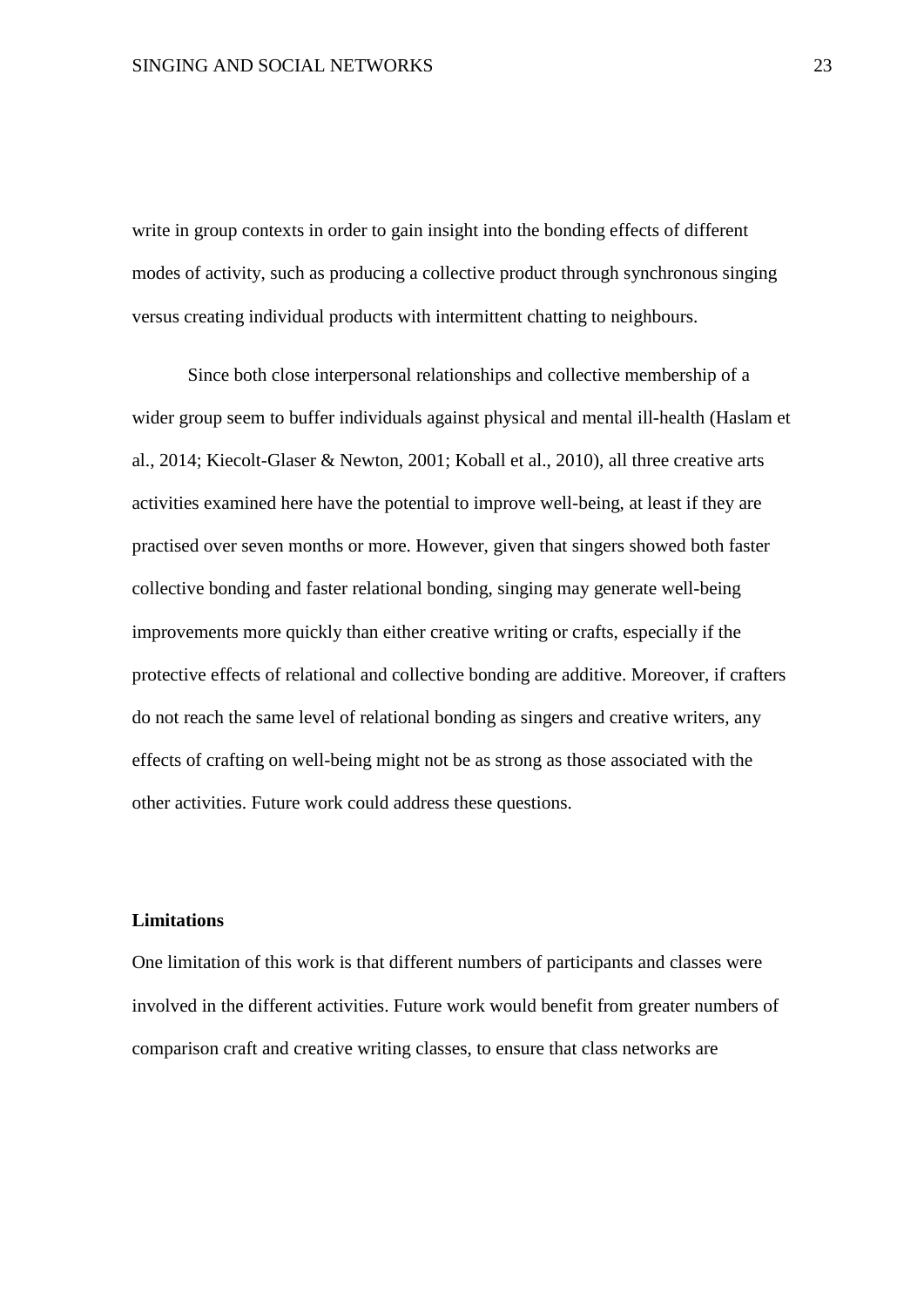representative of groups engaged in a particular activity. Furthermore, it would be useful to compare singing classes with other activities that have a shared goal, such as drama, so as to explore whether fast collective bonding is a particular outcome of singing per se, or whether creating a collective product is the key factor.

In addition, as mentioned in the Methods, error was introduced into the network models due to multiple individuals sharing the same first name. Moreover, the procedure of collecting the network data relied upon classmates knowing each other's names, but having a social tie with someone does not necessarily require this knowledge. Although being able to name someone is a reasonable proxy for having a social relationship with them, future work could experiment with using other methods to elicit network information, for example having photos of each classmate in the questionnaire, if this was logistically feasible, and asking participants whether they felt connected to, or had talked to, each of their classmates, rather than just the ones they could name.

#### **Conclusion**

This study explored whether singing creates closer individual 'relational' ties between group members more quickly than other activities and whether the structure of the resulting social networks differs between singing and non-singing groups. We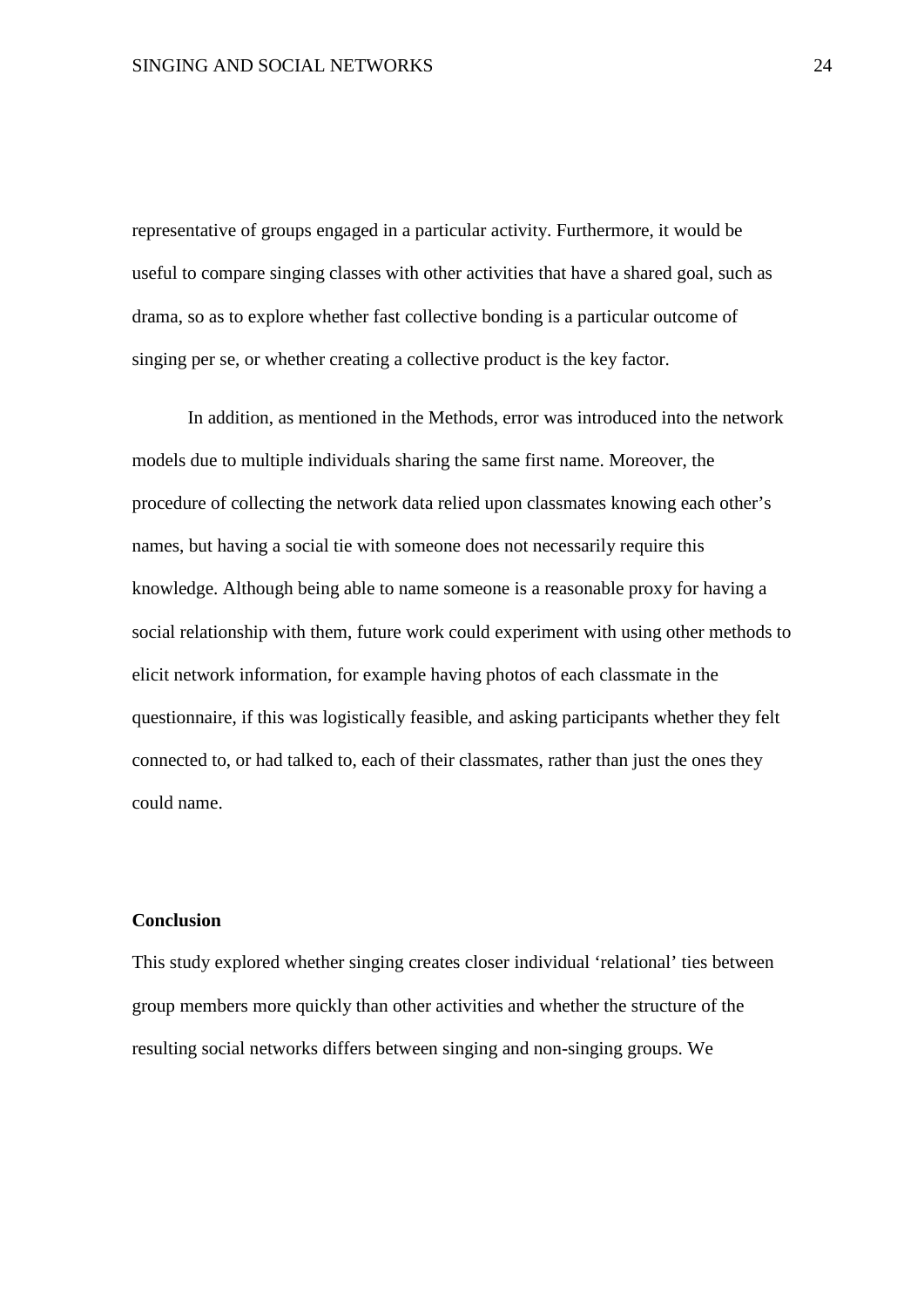demonstrate that singers end up knowing (in terms of being able to name them, feeling connected with them and talking to them during class) a significantly greater proportion of their classmates than crafters, but not compared to creative writers. Consequently, in terms of relational bonding, singers and writers seem to follow a similar trajectory over time. In contrast, neither crafters nor creative writers show the fast 'ice-breaker' effect demonstrated by singers of collective bonding to the group as a whole (as opposed to relational bonding to individual group members).

# **Supplementary online material**

The associated data can be found at [http://ora.ox.ac.uk/objects/uuid:6ee38fae-1371-](http://ora.ox.ac.uk/objects/uuid:6ee38fae-1371-4744-b5e6-053cc809c201) [4744-b5e6-053cc809c201.](http://ora.ox.ac.uk/objects/uuid:6ee38fae-1371-4744-b5e6-053cc809c201)

# **Acknowledgements**

We thank Cole Robertson for helping to prepare the data for network analysis and all those who assisted with data collection: Rafael Wlodarski, Meg Hughes, Anna Machin, and Bronwyn Tarr. The adult education classes were funded and run by the Workers' Educational Association (WEA), including funding awarded to them by the Rayne Foundation. We are indebted to the WEA staff who organised the classes and in particular are very grateful to the learners and tutors who participated in the research, as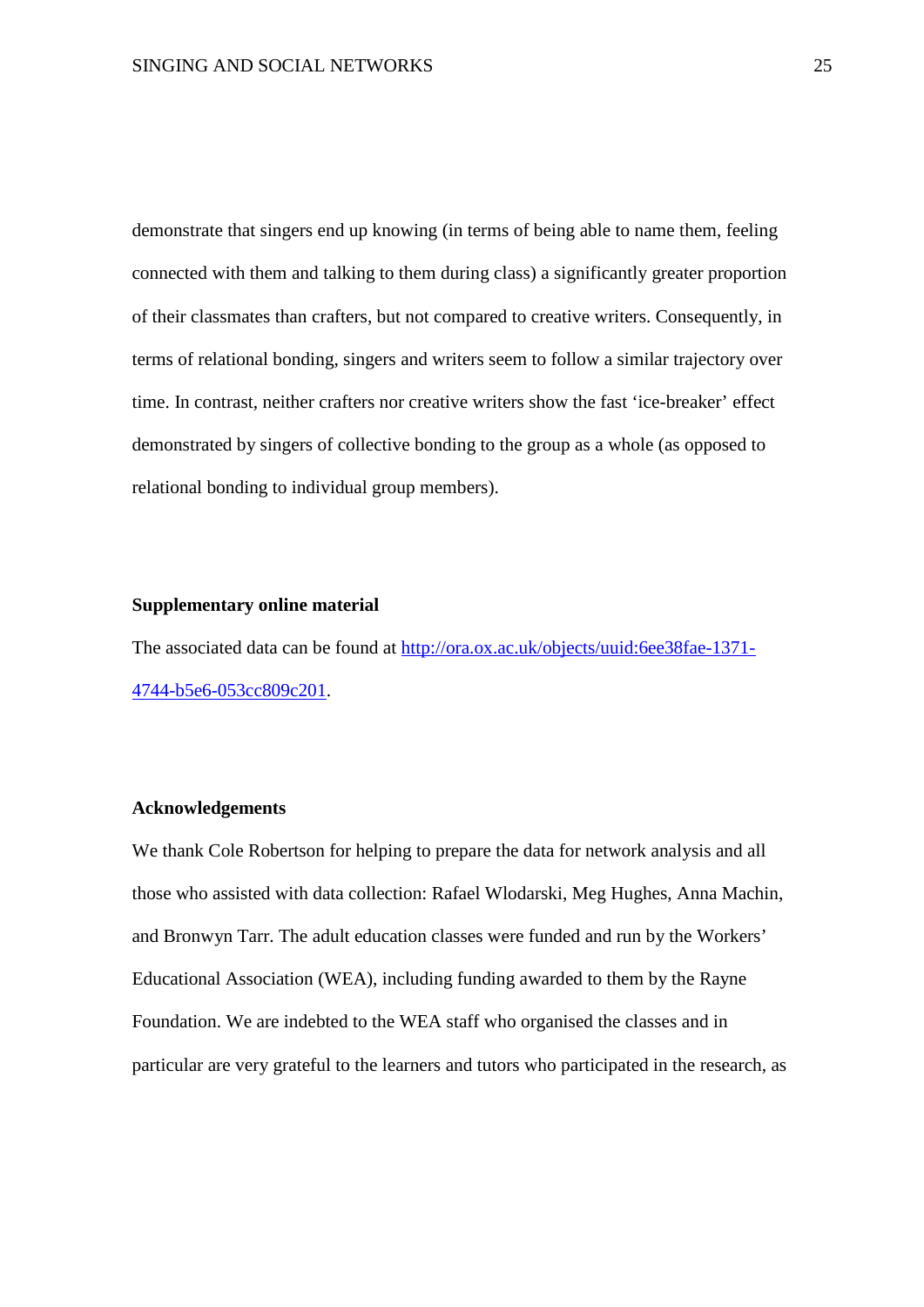well as Howard Croft and Cathie Zara from the WEA West Midlands region for their enthusiasm, hard work, and support. The research was funded by an ERC Advanced Investigator grant (295663) awarded to RD. The authors declare no competing interests. Ethics approval for this study was provided by the Central University Research Ethics Committee (CUREC) of the University of Oxford (reference: MSD-IDREC-C1-2013- 148).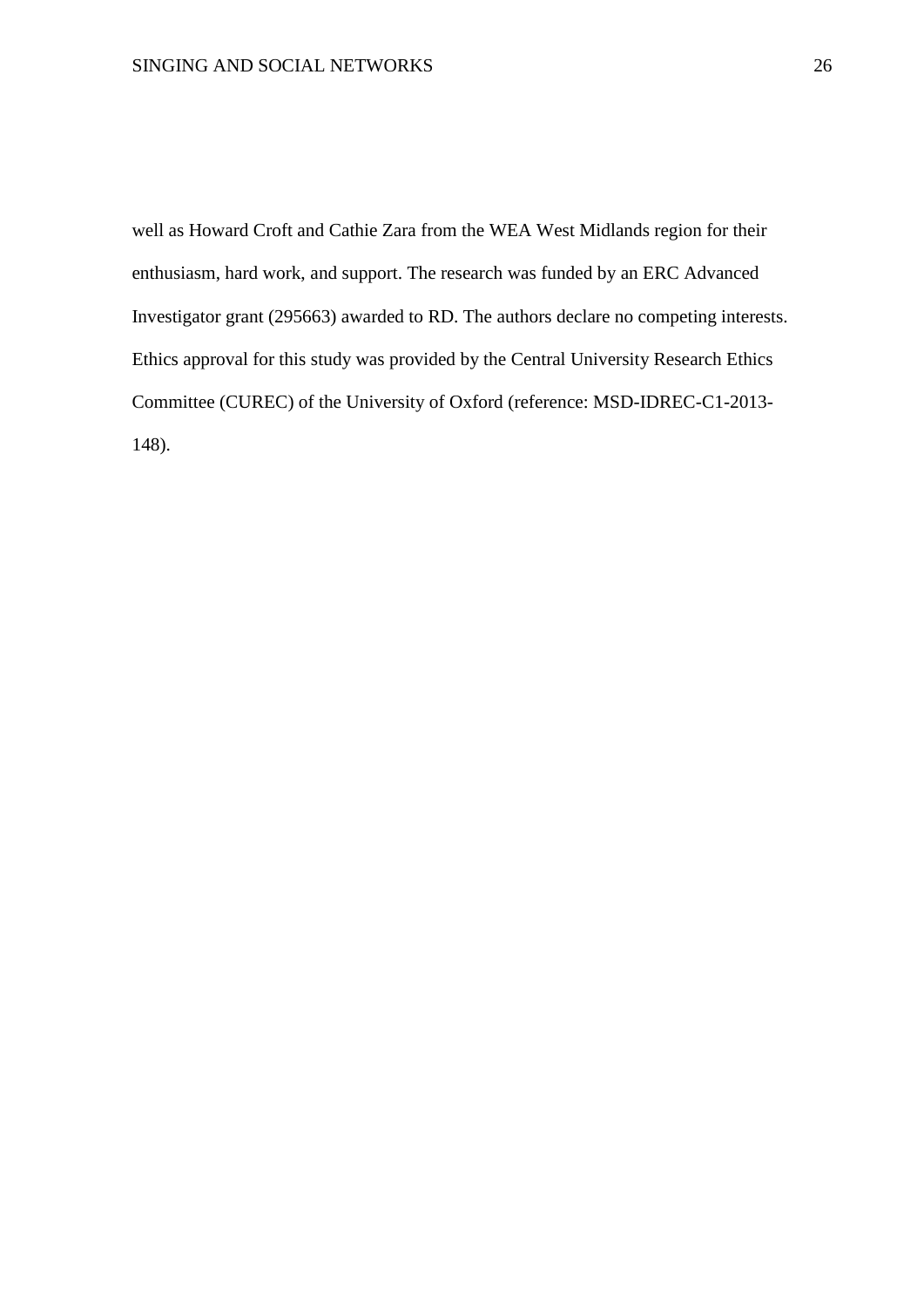### **References**

- Aron, A., Aron, E. N., & Smollan, D. (1992). Inclusion of other in the self scale and the structure of interpersonal closeness. *Journal of Personality and Social Psychology*, *63*(4), 596–612. http://doi.org/10.1037/0022-3514.63.4.596
- Aron, A., Melinat, E., Aron, E. N., Vallone, R. D., & Bator, R. J. (1997). The experimental generation of interpersonal closeness: A procedure and some preliminary findings. *Personality and Social Psychology Bulletin*, *23*(4), 363–377. http://doi.org/10.1177/0146167297234003
- Brewer, M. B., & Gardner, W. (1996). Who is this "We"? Levels of collective identity and self representations. *Journal of Personality and Social Psychology*. US: American Psychological Association. http://doi.org/10.1037/0022-3514.71.1.83
- Brown, R. (2000). Social identity theory: past achievements, current problems and future challenges. *European Journal of Social Psychology*, *30*(6), 745–778. http://doi.org/10.1002/1099-0992(200011/12)30:6<745::AID-EJSP24>3.0.CO;2-O
- Castelli, L., Vanzetto, K., Sherman, S. J. J., & Arcuri, L. (2001). The Explicit and Implicit Perception of In-Group Members Who Use Stereotypes: Blatant Rejection but Subtle Conformity. *Journal of Experimental Social Psychology*, *37*(5), 419– 426. http://doi.org/10.1006/jesp.2000.1471
- Cialdini, R. B., & Goldstein, N. J. (2004). Social influence: compliance and conformity. *Annual Review of Psychology*, *55*(1974), 591–621. http://doi.org/10.1146/annurev.psych.55.090902.142015
- Clift, S., & Hancox, G. (2001). The perceived benefits of singing: Findings from preliminary surveys of a university college choral society. *Journal of the Royal Society for the Promotion of Health*, *121*, 248–256.
- Dunbar, R. I. M., Baron, R., Frangou, A., Pearce, E., van Leeuwin, E. J. C., Stow, J., … van Vugt, M. (2012). Social laughter is correlated with an elevated pain threshold. *Proceedings of the Royal Society B: Biological Sciences*, *279*(1731), 1161–1167.
- Dunbar, R. I. M., Kaskatis, K., MacDonald, I., & Barra, V. (2012). Performance of music elevates pain threshold and positive affect. *Evolutionary Psychology*, *10*(4), 688–702.
- Gächter, S., Starmer, C., & Tufano, F. (2015). Measuring the Closeness of Relationships: A Comprehensive Evaluation of the "Inclusion of the Other in the Self" Scale. *PLoS ONE*, *10*(6), e0129478. http://doi.org/10.1371/journal.pone.0129478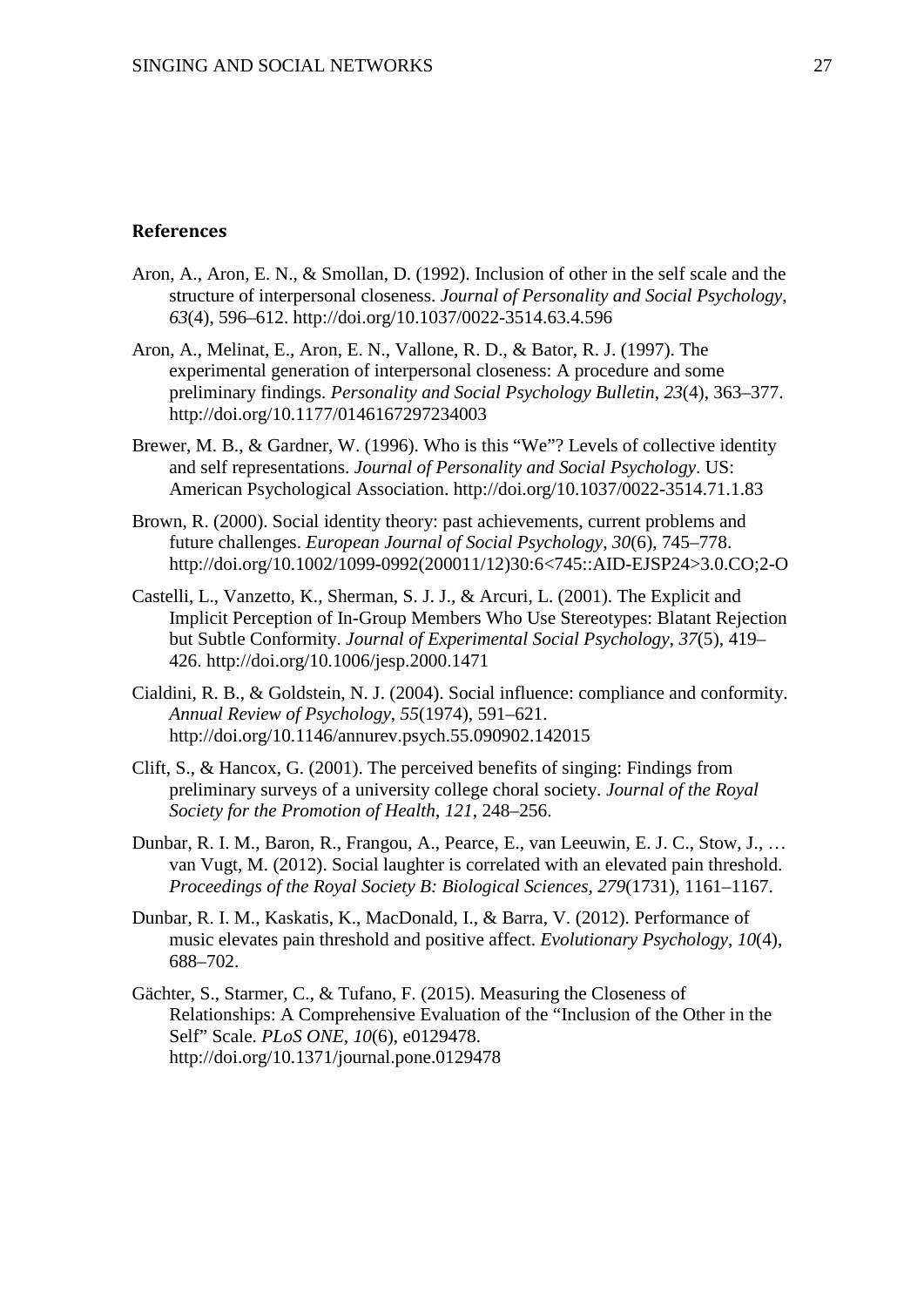- Goldstein, N. J. N. J., Cialdini, R. B. R. B., & Griskevicius, V. (2008). A Room with a Viewpoint: Using Social Norms to Motivate Environmental Conservation in Hotels. *Journal of Consumer Research*, *35*(3), 472–482. http://doi.org/10.1086/586910
- Gómez, Á., Brooks, M. L., Buhrmester, M. D., Vázquez, A., Jetten, J., & Swann Jr, W. B. (2011). On the nature of identity fusion: Insights into the construct and a new measure. *Journal of Personality and Social Psychology*, *100*(5), 918–933. http://doi.org/10.1037/a0022642
- Greaves, C. J., & Farbus, L. (2006). Effects of creative and social activity on the health and well-being of socially isolated older people: outcomes from a multi-method observational study. *The Journal of the Royal Society for the Promotion of Health*, *126*(3), 3. http://doi.org/10.1177/1466424006064303
- Grindley, H., Astbury, J., Sharples, J., & Aguirre, C. (2011). *Benefits of group singing for community mental health and wellbeing. Survey & literature review.* Victorian Health Promotion Foundation.
- Haslam, C., Cruwys, T., & Haslam, S. A. (2014). "The we's have it": Evidence for the distinctive benefits of group engagement in enhancing cognitive health in aging. *Social Science & Medicine*, *120*, 57–66. http://doi.org/10.1016/j.socscimed.2014.08.037
- Hogg, M. A., & Turner, J. C. (1985). Interpersonal attraction, social identification and psychological group formation. *European Journal of Social Psychology*, *15*(January 1984), 51–66. http://doi.org/10.1002/ejsp.2420150105
- Hogg, M. A., & Williams, K. D. (2000). From I to we: Social identity and the collective self. *Group Dynamics: Theory, Research, and Practice*. US: Educational Publishing Foundation. http://doi.org/10.1037/1089-2699.4.1.81
- Joseph, D., & Southcott, J. (2014). Singing and companionship in the Hawthorn University of the Third-Age Choir, Australia. *International Journal of Lifelong Education*, 1–14. http://doi.org/10.1080/02601370.2014.991951
- Kaptein, M., Nass, C., Parvinen, P., & Markopoulos, P. (2013). Nice to Know You: Familiarity and Influence in Social Networks. In *2013 46th Hawaii International Conference on System Sciences* (pp. 2745–2752). IEEE. http://doi.org/10.1109/HICSS.2013.418
- Kiecolt-Glaser, J. K., & Newton, T. L. (2001). Marriage and health: His and hers. *Psychological Bulletin*. US: American Psychological Association. http://doi.org/10.1037/0033-2909.127.4.472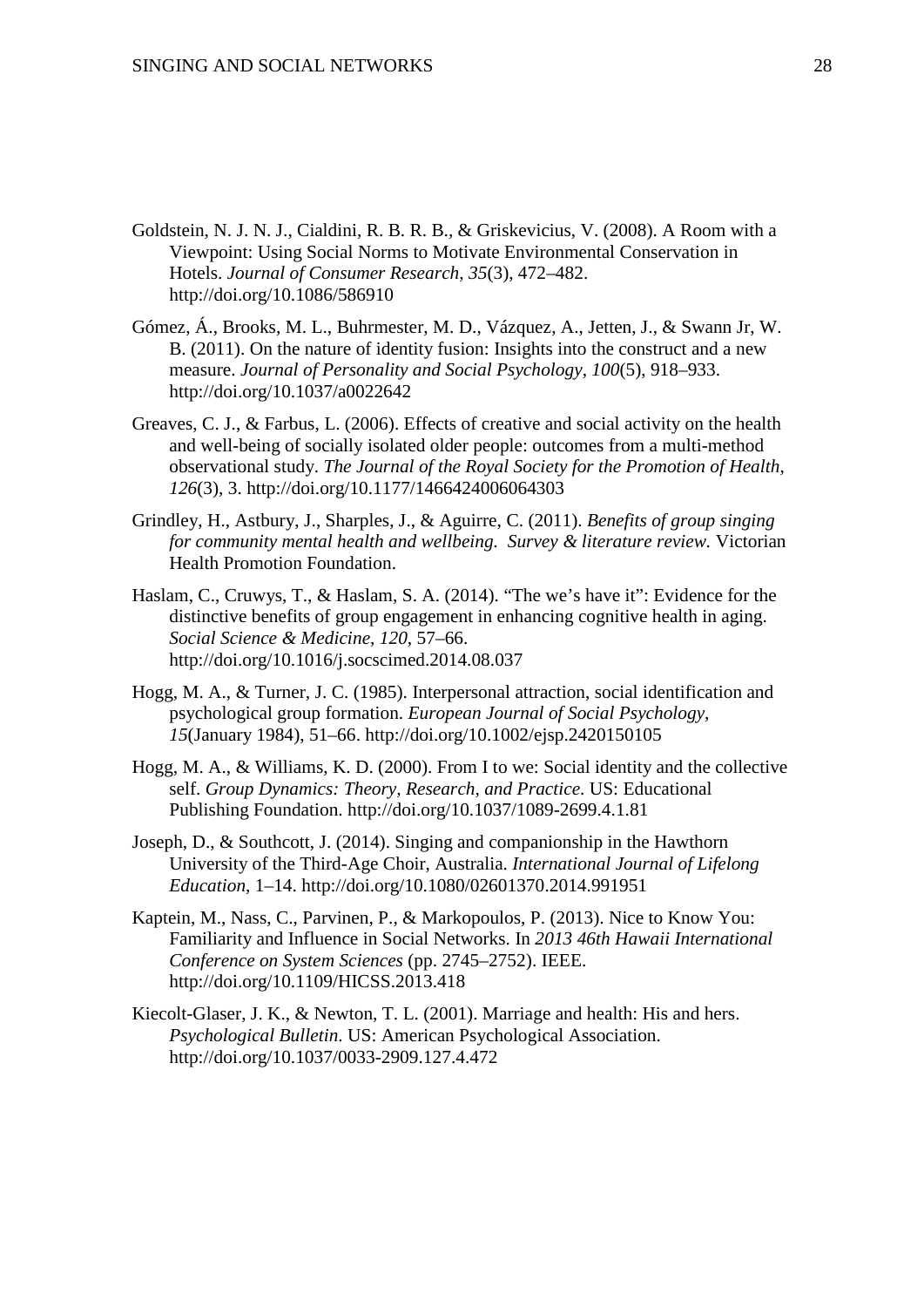- Koball, H. L., Moiduddin, E., Henderson, J., Goesling, B., & Besculides, M. (2010). What do we know about the link between marriage and health? *Journal of Family Issues*. Sage Publications. http://doi.org/10.1177/0192513X10365834
- Lakens, D., & Stel, M. (2011). If they move in sync, they must feel in sync: Movement synchrony leads to attributions of rapport and entitativity. *Social Cognition*, *29*(1), 1–14. http://doi.org/10.1521/soco.2011.29.1.1
- Launay, J., Dean, R. T., & Bailes, F. (2013). Synchronization can influence trust following virtual interaction. *Experimental Psychology*, *60*(1), 53–63. http://doi.org/DOI: 10.1027/1618-3169/a000173
- Launay, J., Dean, R. T., & Bailes, F. (2014). Synchronising movements with the sounds of virtual partner enhances partner likeability. *Cognitive Processing*, *15*(4), 491– 501. http://doi.org/doi:10.1007/s10339-014-0618-0
- Launay, J., & Dunbar, R. I. M. (2015). Playing with strangers: Which shared traits attract us most to new people? *PLoS ONE*, *10*(6), e0129688. http://doi.org/10.1371/journal.pone.0129688
- Launay, J., Machin, A. J., Mouden, C. El, Burton-Chellew, M., Tarr, B., Cohen, E., … Dunbar, R. I. M. (n.d.). Prosociality and Social Bonding: Mapping Measurable Behaviours.
- Lott, A. J., & Lott, B. E. (1965). Group Cohesiveness as Interpersonal Attraction: A Review of Relationships with Antecedent and Consequent Variables. *Psychological Bulletin*, *64*(4), 259–309. http://doi.org/10.1037/h0022386
- Miles, L. K., Nind, L. K., & Macrae, C. N. (2009). The rhythm of rapport: Interpersonal synchrony and social perception. *Journal of Experimental Social Psychology*, *45*(3), 585–589. http://doi.org/http://dx.doi.org/10.1016/j.jesp.2009.02.002
- Moreland, R. L., & Beach, S. R. (1992). Exposure effects in the classroom: The development of affinity among students. *Journal of Experimental Social Psychology*, *28*(3), 255–276. http://doi.org/10.1016/0022-1031(92)90055-O
- Moreland, R. L., & Zajonc, R. B. (1982). Exposure effects in person perception: Familiarity, similarity, and attraction. *Journal of Experimental Social Psychology*, *18*(5), 395–415. http://doi.org/10.1016/0022-1031(82)90062-2
- Newman, M., & Park, J. (2003). Why social networks are different from other types of networks. *Physical Review E*, *68*(3), 36122.
- Newman, T., Curtis, K., & Stephens, J. (2003). Do community-based arts projects result in social gains? A review of literature. *Community Development Journal*, *38*(4),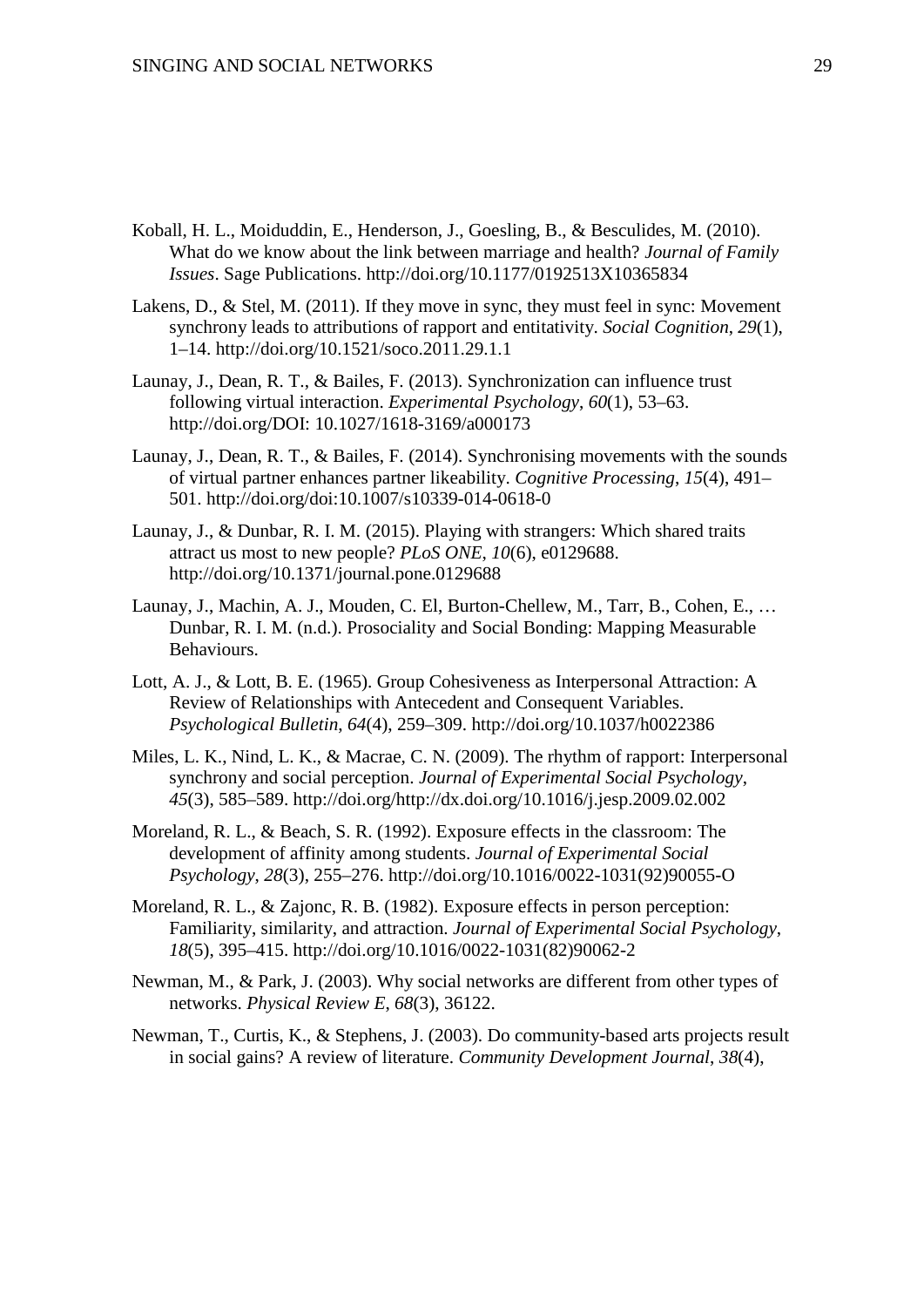310–322. http://doi.org/10.1093/cdj/38.4.310

- Onorato, R., & Turner, J. (2004). Fluidity in the self concept: the shift from personal to social identity. *European Journal of Social …*, *34*(3), 257–278. http://doi.org/10.1002/ejsp.195
- Páez, D., Rimé, B., & Wlodarczyk, A. (2015). Psychosocial Effects of Perceived Emotional Synchrony in Collective Gatherings, *108*(5), 711–729.
- Pearce, E., Launay, J., & Dunbar, R. I. M. (2015). The ice-breaker effect: Singing mediates fast social bonding. *Royal Society Open Science*, *2*, 150221. http://doi.org/http://dx.doi.org/10.1098/rsos.150221
- Pearce, E., Launay, J., Machin, A., & Dunbar, R. I. M. (in press). Is group singing special? Health, well-being and social bonds in community-based adult education classes. *Journal of Community and Applied Social Psychology*. http://doi.org/DOI: 10.1002/casp.2278
- Pearce, E., Launay, J., van Duijn, M., Rotkirch, A., David-Barrett, T., & Dunbar, R. I. M. (2016). Singing together or apart: The effect of competitive and cooperative singing on social bonding within and between sub-groups of a university Fraternity. *Psychology of Music*. http://doi.org/10.1177/0305735616636208
- Prentice, D. A., Miller, D. T., & Lightdale, J. R. (1994). Asymmetries in attachments to groups and to their members: Distinguishing between common-identity and common-bond groups. In J. M. Levine & R. L. Moreland (Eds.), *Small Groups: Key Readings* (pp. 83 – 95). New York & Hove: Psychology Press.
- Reddish, P., Fischer, R., & Bulbulia, J. (2013). Let's dance together: Synchrony, shared intentionality and cooperation. *PLoS ONE*, *8*(8), e71182.
- Roberts, S., & Dunbar, R. I. M. (2011). The costs of family and friends: An 18-month longitudinal study of relationship maintenance and decay. *Evolution and Human Behavior*, *32*(3), 186–197. http://doi.org/10.1016/j.evolhumbehav.2010.08.005
- Shteynberg, G., Hirsh, J. B., Galinsky, A. D., & Knight, A. P. (2014). Shared attention increases mood infusion. *Journal of Experimental Psychology: General*, *143*(1), 123–130. http://doi.org/10.1037/a0031549
- Stets, J. E., & Burke, P. J. (2000). Theory and Social Identity Identity. *Social Psychology Quarterly*, *63*(3), 224–237.
- Sutcliffe, A., Dunbar, R. I. M., Binder, J., & Arrow, H. (2011). Relationships and the social brain: Integrating psychological and evolutionary perspectives. *British Journal of Psychology*, *103*, 149–168. http://doi.org/10.1111/j.2044-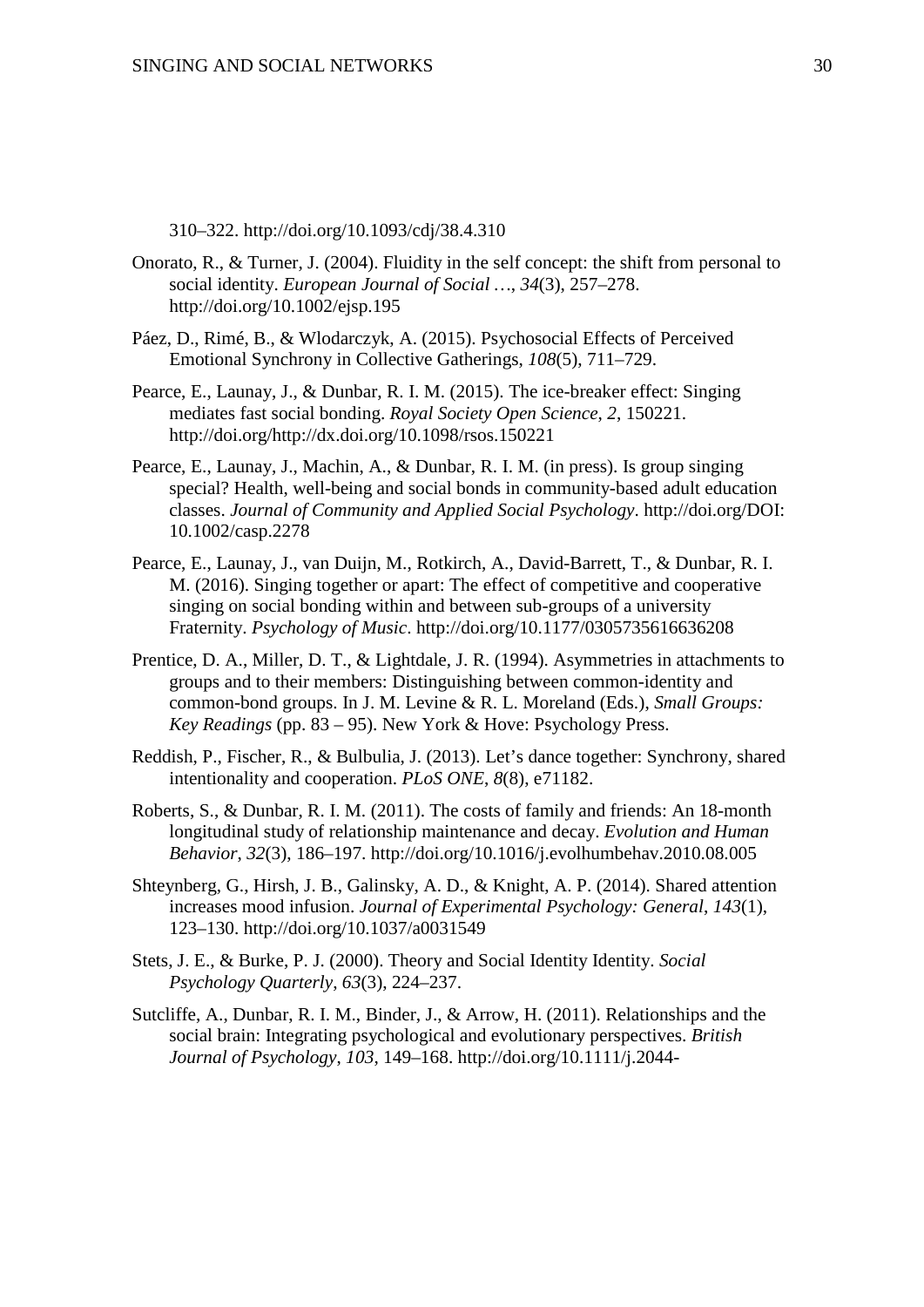8295.2011.02061.x

- Swann, W. B. J., Jetten, J., Gomez, A., Whitehouse, H., & Bastian, B. 5. (2012). When Group Membership Gets Personal: A Theory of Identity Fusion. *Psychological Review*, *119*(3), 441–456. http://doi.org/10.1037/a0028589
- Tafarodi, R. W. R., Kang, S. S.-J., & Milne, A. B. (2002). When Different Becomes Similar: Compensatory Conformity in Bicultural Visible Minorities. *Personality and Social Psychology Bulletin*, *28*(8), 1131–1142. http://doi.org/10.1177/01461672022811011
- Tarr, B., Launay, J., Cohen, E., & Dunbar, R. I. M. (2015). Synchrony and exertion during dance independently raise pain threshold and encourage social bonding. *Biology Letters*, *11*.
- Tarr, B., Launay, J., & Dunbar, R. I. M. (2014). Music and social bonding: "Selfother" merging and neurohormonal mechanisms. *Frontiers in Psychology*, *5*, 1– 10. http://doi.org/doi:10.3389/fpsyg.2014.01096
- Watts, D. J., & Strogatz, S. H. (1998). Collective dynamics of  $\beta$  small-world<sup>"</sup> networks. *Nature*, *393*(6684), 440–442. Retrieved from http://dx.doi.org/10.1038/30918
- Weinstein, D., Launay, J., Pearce, E., Dunbar, R. I. M., & Stewart, L. (2015). Singing and social bonding: Changes in connectivity and pain threshold as a function of group size. *Evolution & Human Behaviour*. http://doi.org/doi:10.1016/j.evolhumbehav.2015.10.002
- Wolf, W., Launay, J., & Dunbar, R. I. M. (2015). Joint attention, shared motivation and social bonding. *British Journal of Psychology*. http://doi.org/10.1111/bjop.12144
- Wölfer, R., Faber, N. S., & Hewstone, M. (2015). Social network analysis in the science of groups: Cross-sectional and longitudinal applications for studying intra- and intergroup behavior. *Group Dynamics: Theory, Research, and Practice*, *19*(1), 45– 61. http://doi.org/10.1037/gdn0000021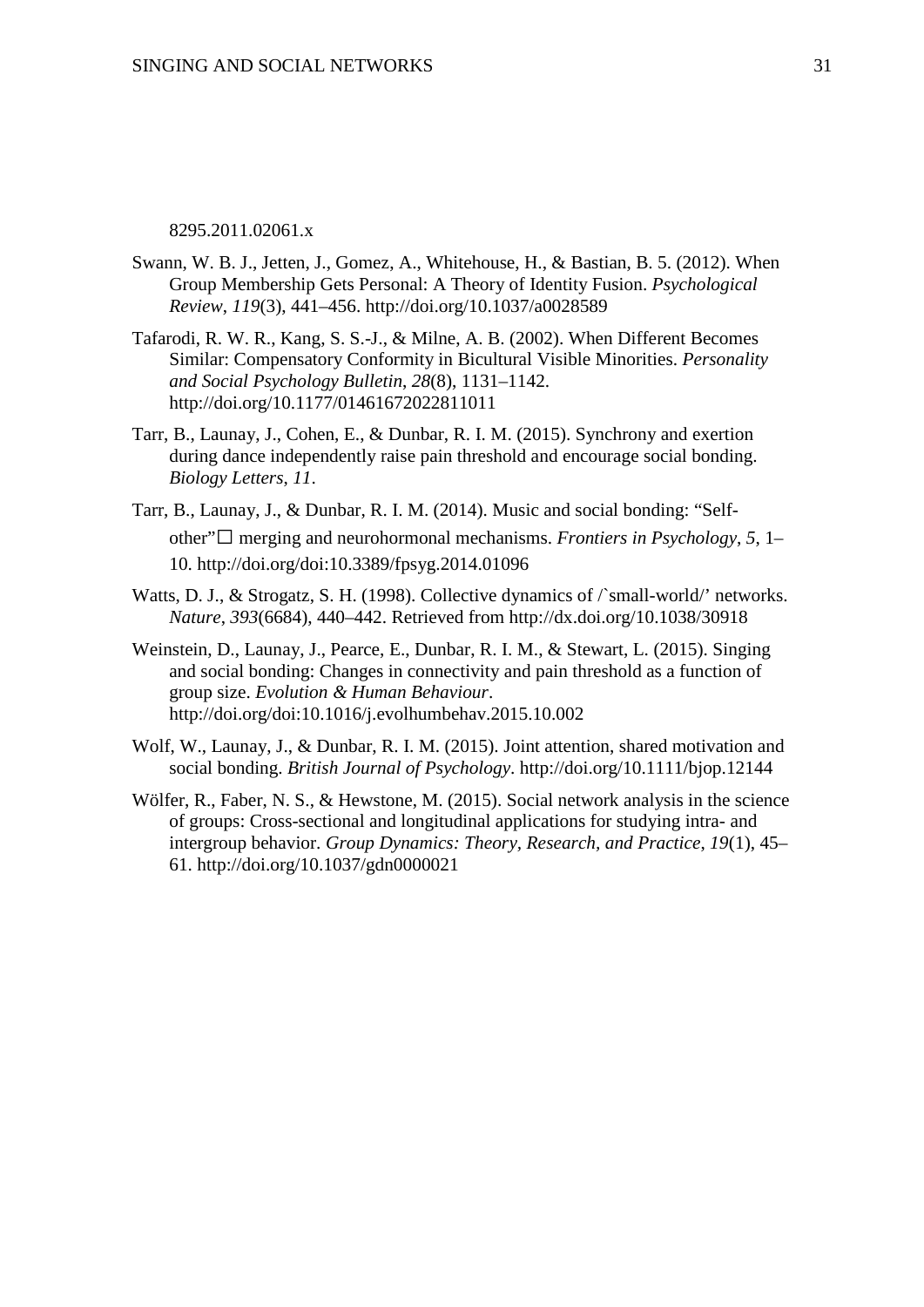# **Tables**

**Table 1.** Descriptive statistics for the relationship index (with values less than 0.05 removed) for singers and non-singers at timepoints 1, 2 and 3.

|                    |                | <b>Timepoint 1</b> |         | <b>Timepoint 2</b> |         | <b>Timepoint 3</b> |         |
|--------------------|----------------|--------------------|---------|--------------------|---------|--------------------|---------|
|                    |                | N                  | M(SD)   | N                  | M(SD)   | N                  | M(SD)   |
| Relationship Index | Non-           | 41                 | 0.192   | 36                 | 0.278   | 31                 | 0.347   |
|                    | singers        |                    | (0.131) |                    | (0.193) |                    | (0.191) |
|                    | <b>Singers</b> | 55                 | 0.156   | 65                 | 0.372   | 59                 | 0.445   |
|                    |                |                    | (0.087) |                    | (0.159) |                    | (0.165) |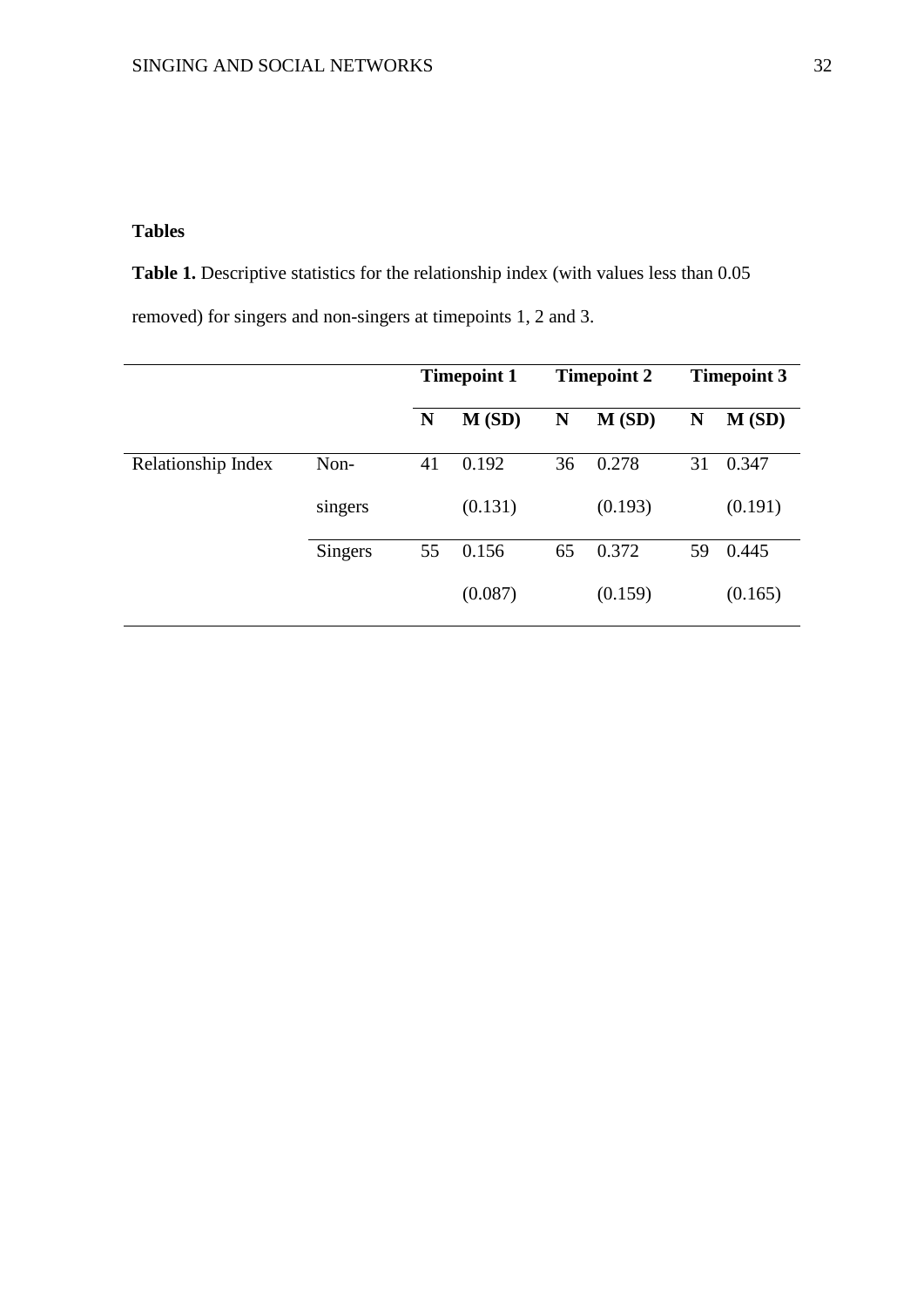**Table 2.** Descriptive statistics for the relationship index (with values less than 0.05 removed) for singers, crafters and writers at timepoints 1, 2 and 3.

|                    |          | <b>Timepoint 1</b> |         | <b>Timepoint 2</b> |         | <b>Timepoint 3</b> |         |
|--------------------|----------|--------------------|---------|--------------------|---------|--------------------|---------|
|                    |          | N                  | M(SD)   | N                  | M(SD)   | ${\bf N}$          | M(SD)   |
| Relationship Index | Singers  | 55                 | 0.156   | 65                 | 0.372   | 59                 | 0.445   |
|                    |          |                    | (0.087) |                    | (0.159) |                    | (0.165) |
|                    | Crafts   | 27                 | 0.154   | 20                 | 0.183   | 16                 | 0.225   |
|                    |          |                    | (0.116) |                    | (0.114) |                    | (0.107) |
|                    | Creative | 14                 | 0.266   | 16                 | 0.397   | 15                 | 0.478   |
|                    | writers  |                    | (0.129) |                    | (0.208) |                    | (0.175) |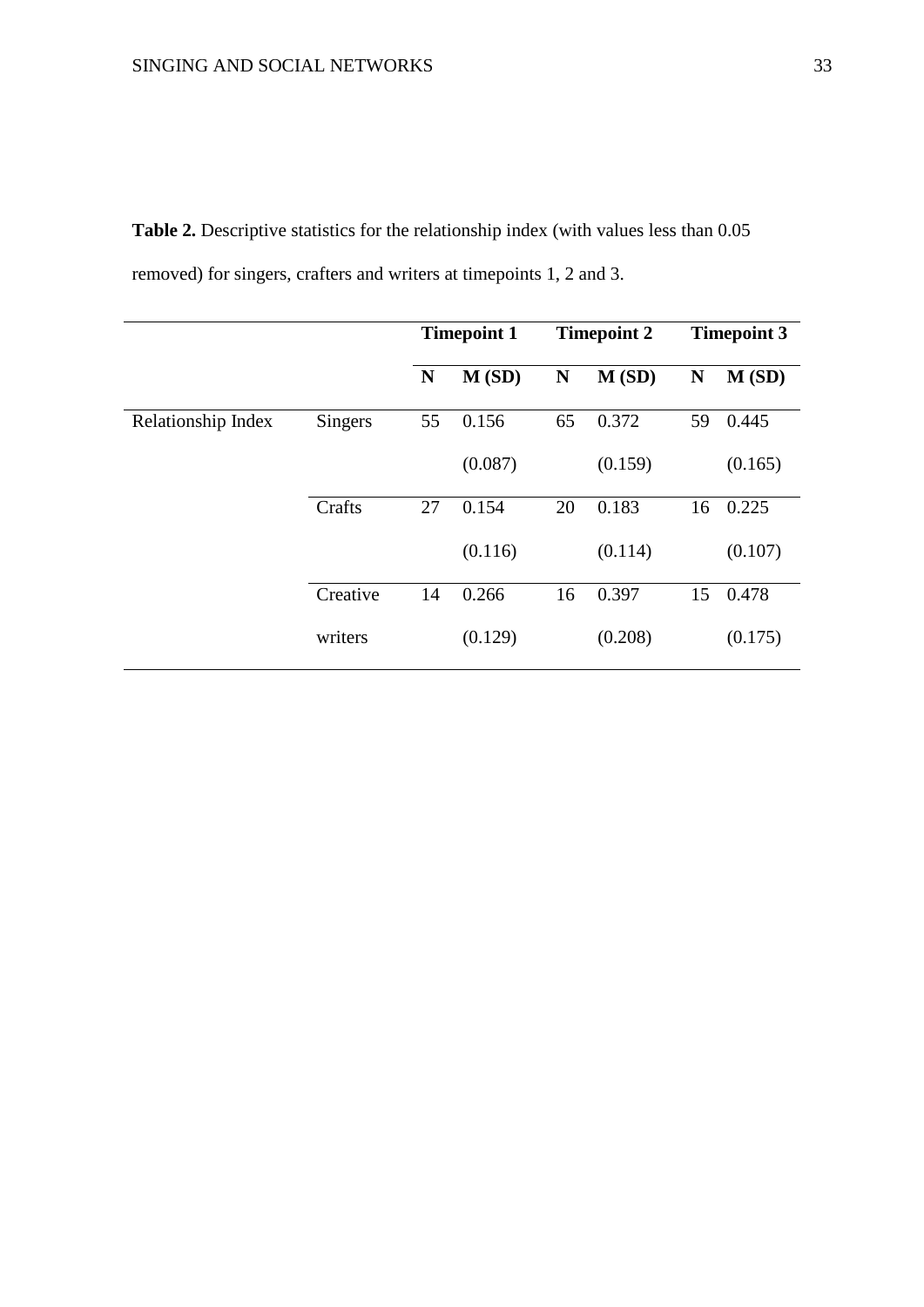#### **Figures**

**Figure 1.** Mean relationship index scores across the three timepoints for singers and non-singers, showing means  $\pm 2$  S.E.s.

**Figure 2.** The cumulative change in the network density across the three timepoints for each of the singing, creative writing, and craft classes. The uncertainty in the data where participants share the same name is represented by the standard deviation of 100 bootstrapped samples, which is shown by the transparent shading.

**Figure 3.** The cumulative change in the clustering coefficient across the three timepoints for each of the singing, creative writing, and craft classes. The transparent shading again represents the standard deviation due to the uncertainty in names.

**Figure 4.** The networks for one of the singing classes, the creative writing class and one of the craft classes at the three timepoints. The thickness of each link between classmates (represented by dots) is proportional to tie strength between the connected pairs. The size of the dots indicates the number of classmates to whom each participant is linked. The network layout as graphically displayed puts a distance between nodes (dots) by approximating the path distance between those nodes (Kamada  $\&$  Kawai, 1989). This can cause the network layout to change considerably as the network becomes more connected.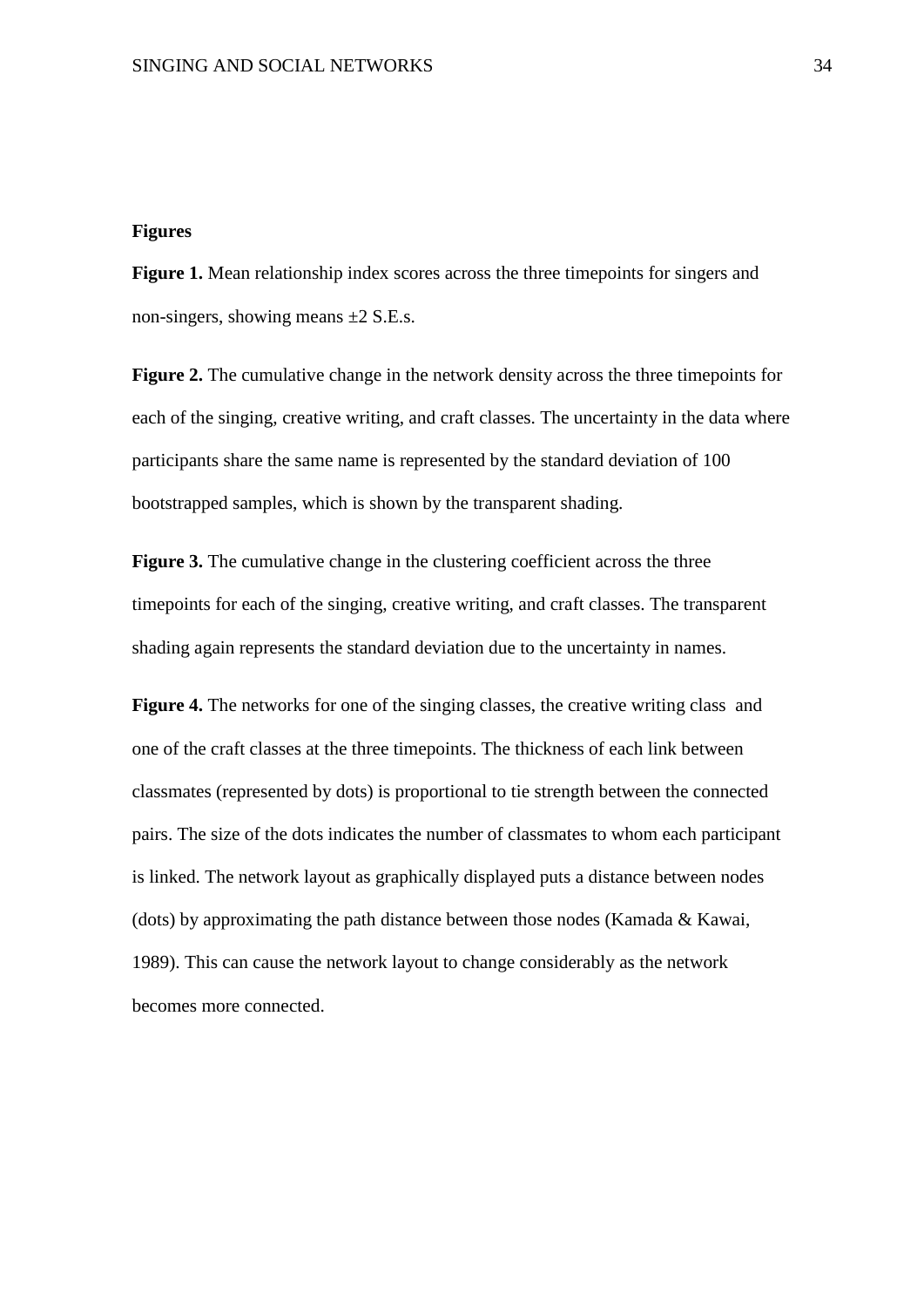Figure 5. Mean relationship index scores across the three timepoints for singers, creative writers and crafters, showing means ±2 SEs.

**Figure 6.** Mean change in bonding to the group (the difference in IOS scores after compared to before the class) across the three timepoints for singers, creative writers and crafters, showing means ±2 SEs.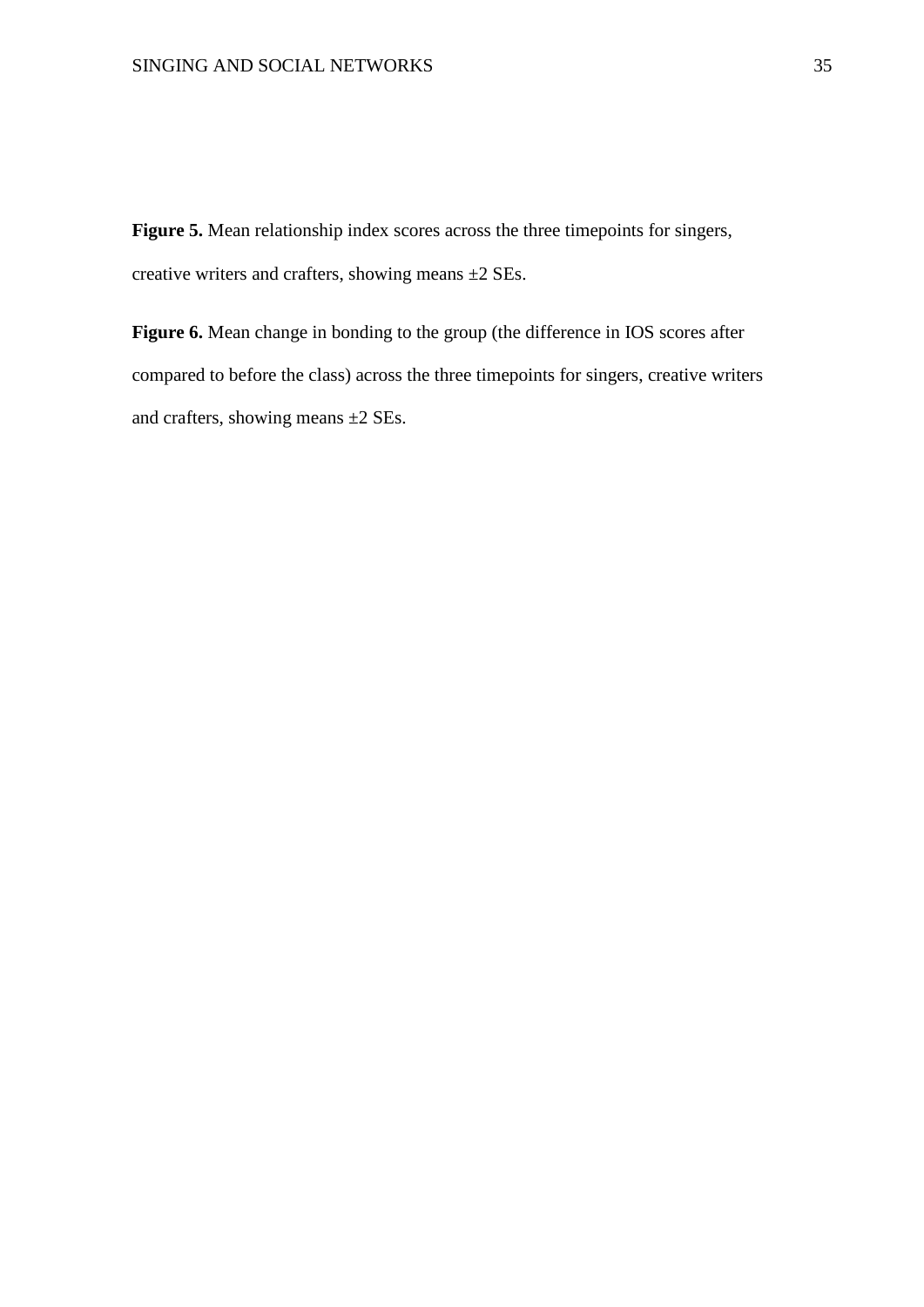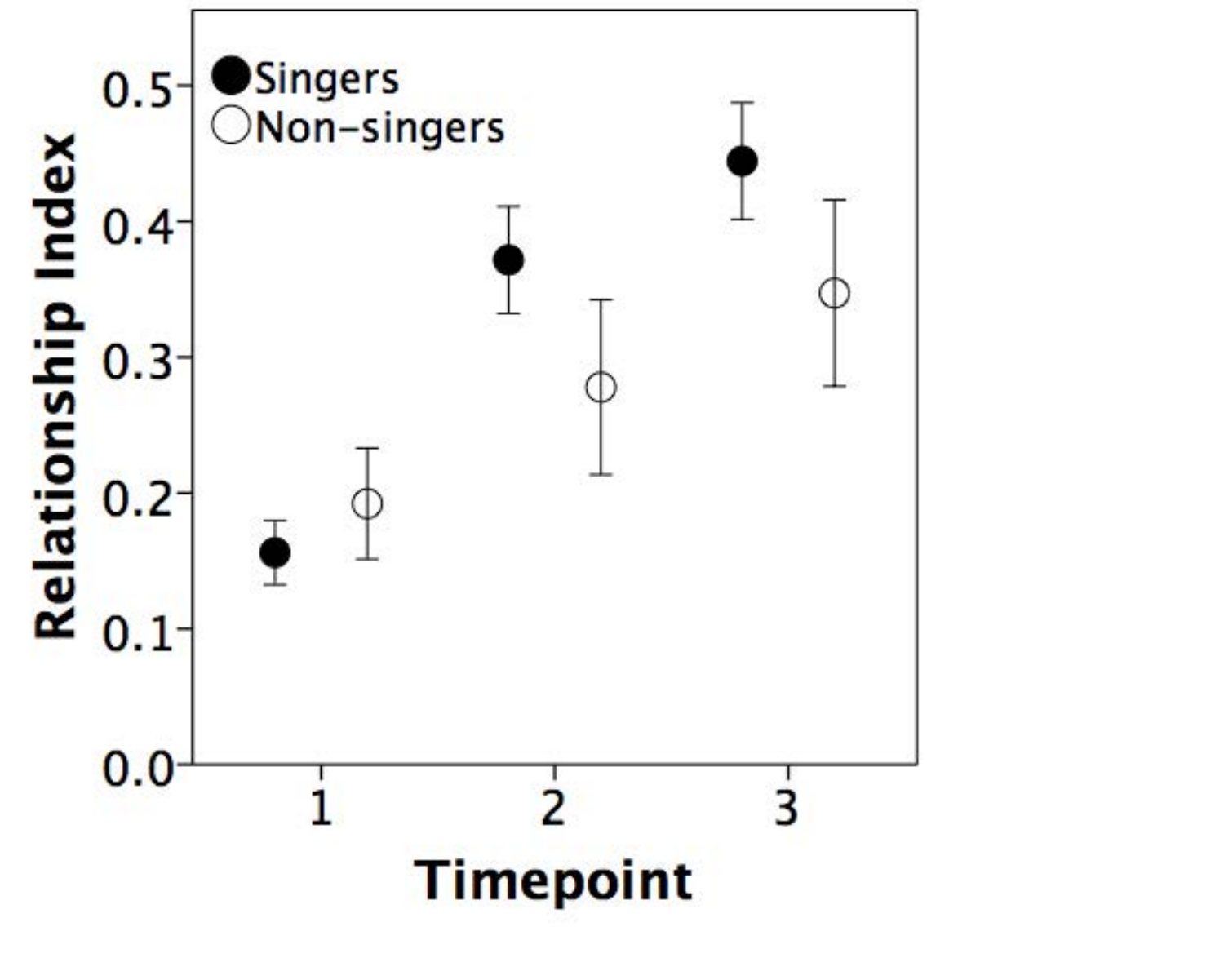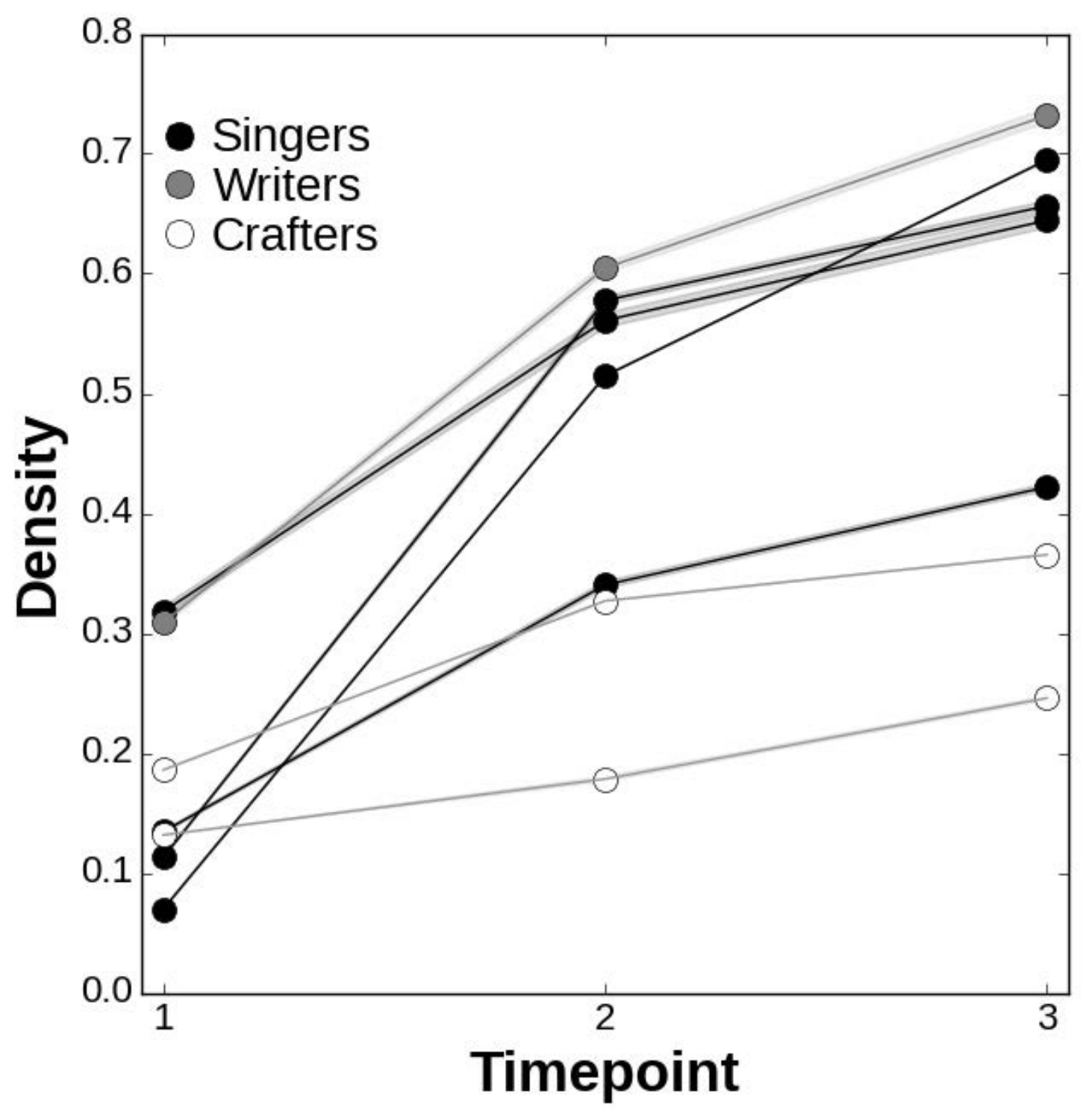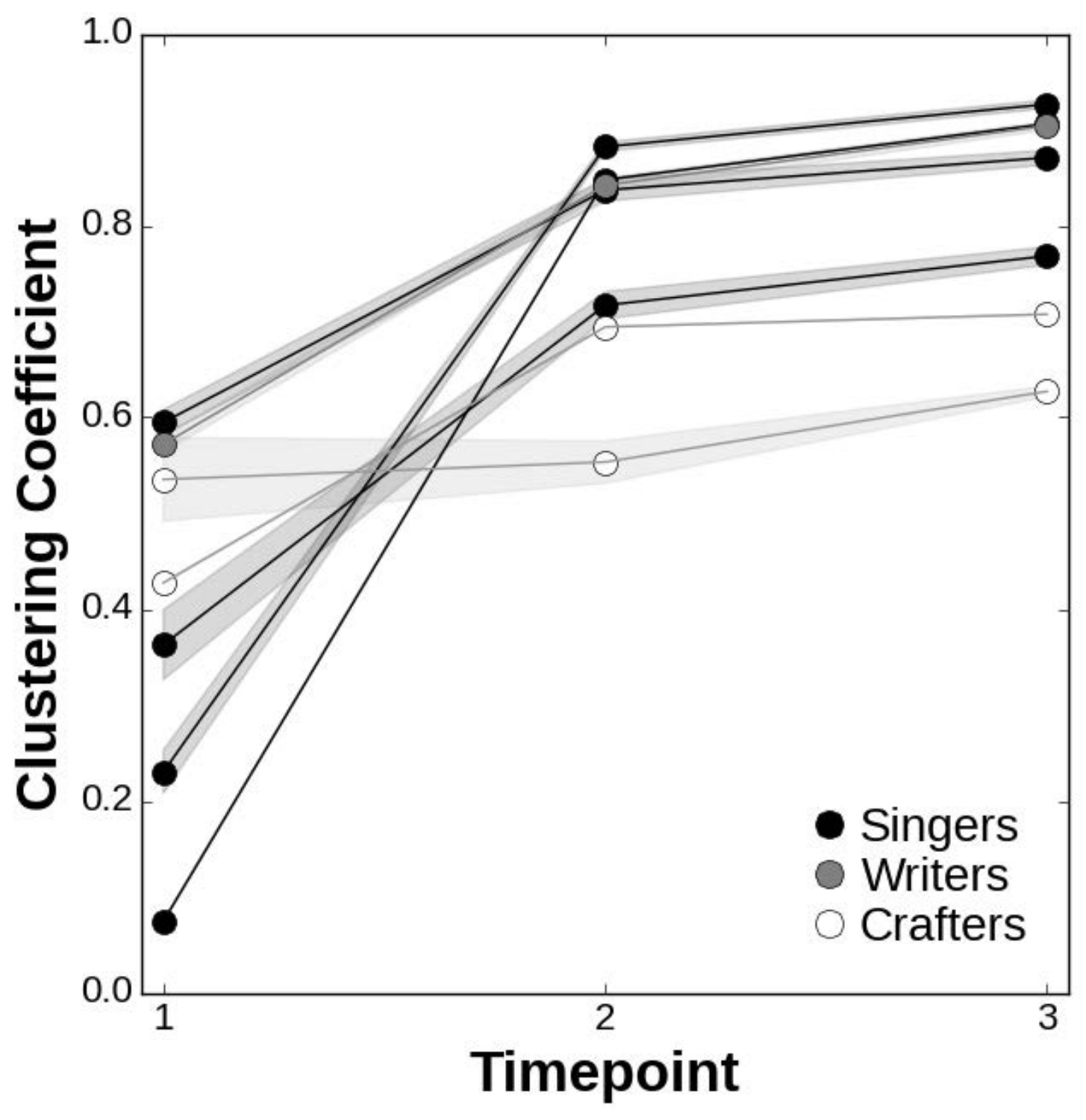







Creative Writing class 1















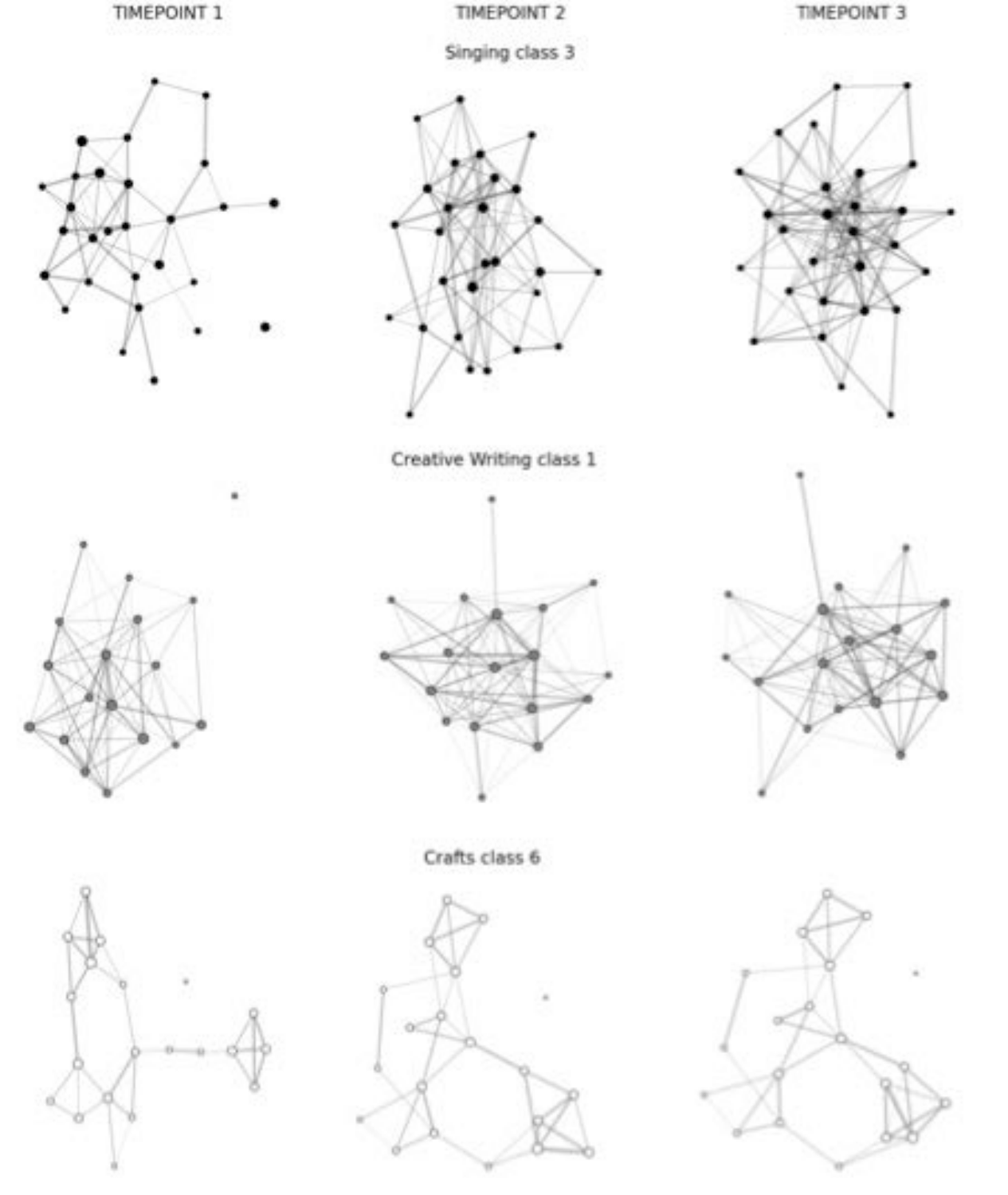